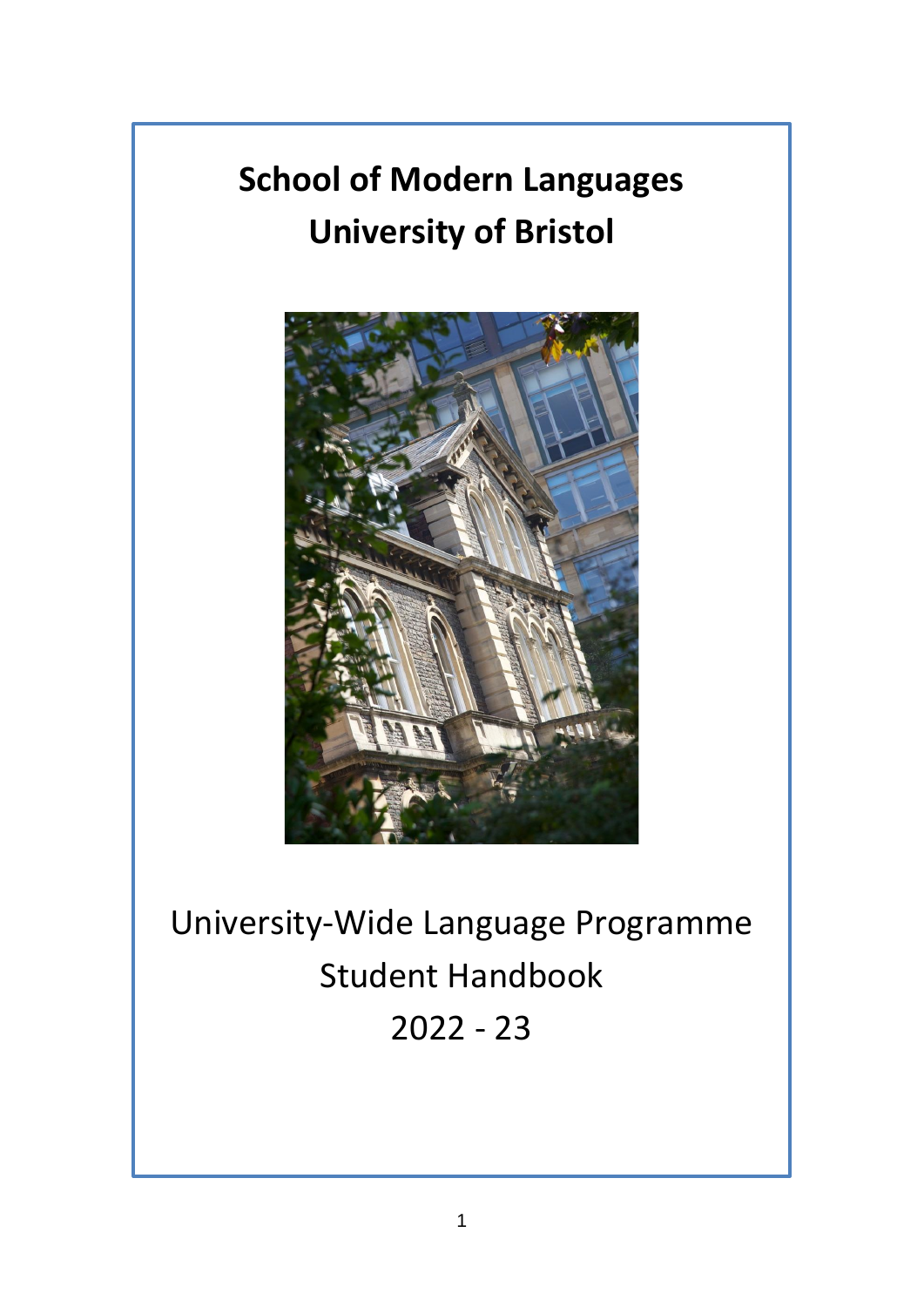# **CONTENTS**

| 1. |                                                                                  |  |
|----|----------------------------------------------------------------------------------|--|
| 2. |                                                                                  |  |
| 3. |                                                                                  |  |
| 4. |                                                                                  |  |
| 5. |                                                                                  |  |
| 6. |                                                                                  |  |
| 7. | Can I study a language if I am a native speaker or a bilingual speaker? 5        |  |
| 8. |                                                                                  |  |
|    |                                                                                  |  |
|    |                                                                                  |  |
|    |                                                                                  |  |
| 9. | How will I be placed in an appropriate group for my I`evel? 10                   |  |
|    |                                                                                  |  |
|    | 11. Common European Framework of Reference for Languages and Benchmark           |  |
|    |                                                                                  |  |
|    |                                                                                  |  |
|    |                                                                                  |  |
|    |                                                                                  |  |
|    | 16. Subject-Specific Presentation & Written Project (Advanced French, German and |  |
|    |                                                                                  |  |
|    |                                                                                  |  |
|    |                                                                                  |  |
|    |                                                                                  |  |
|    |                                                                                  |  |
|    |                                                                                  |  |
|    |                                                                                  |  |
|    |                                                                                  |  |
|    |                                                                                  |  |
|    |                                                                                  |  |
|    |                                                                                  |  |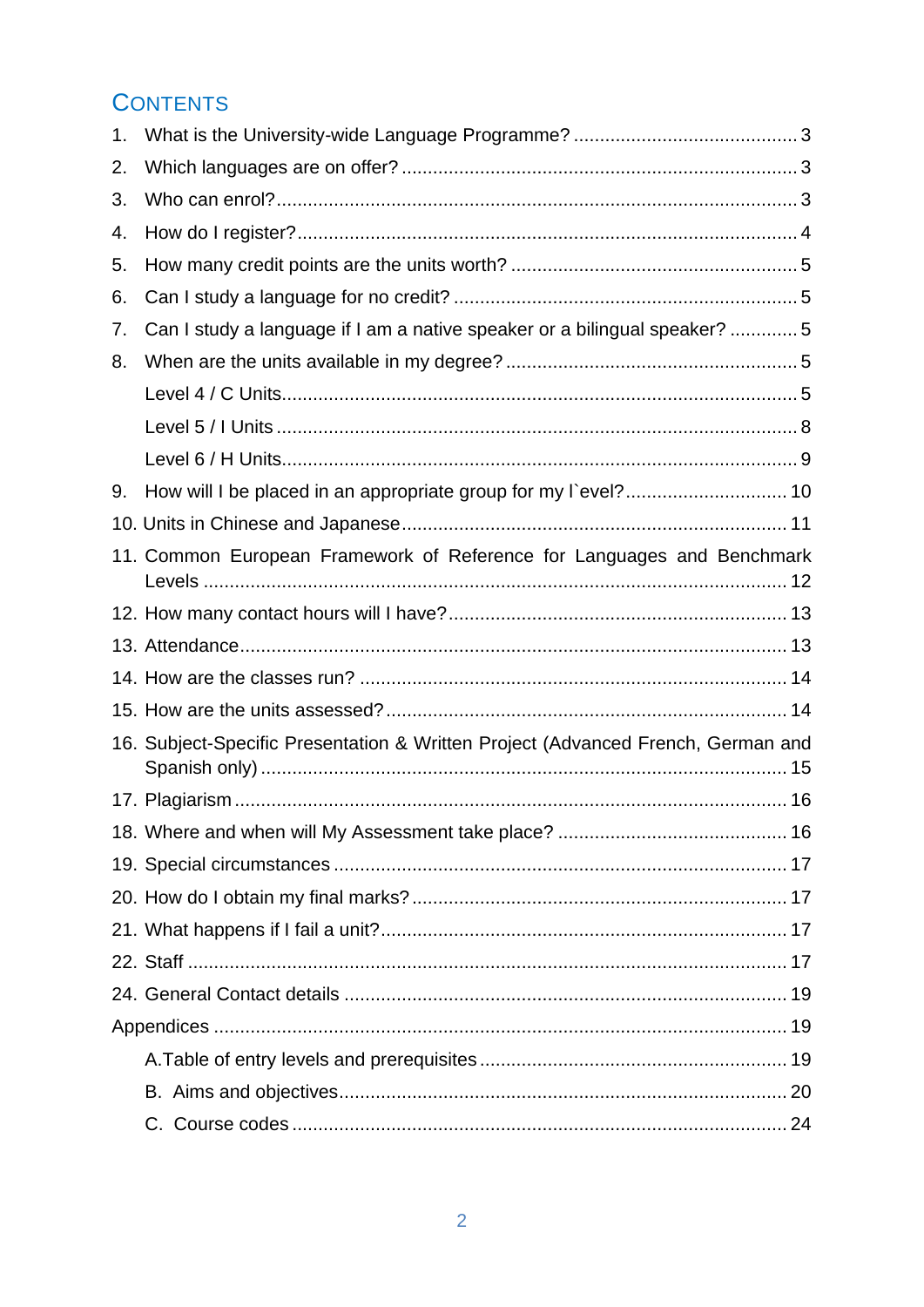# <span id="page-2-0"></span>1. WHAT IS THE UNIVERSITY-WIDE LANGUAGE PROGRAMME?

The University-wide Language Programme offers students from across the University of Bristol the opportunity to take a language course as part of their degree.

**For the academic year 2022-23, we expect teaching hours will be delivered in person on campus but will move partly or fully online if restrictions or government guidelines require [\(see 12. below](#page-12-0) for details).**

The courses are run by the [School of Modern Languages](http://www.bris.ac.uk/sml) and open to the groups of students described in 3. below.

### <span id="page-2-1"></span>2. WHICH LANGUAGES ARE ON OFFER?

For 2022-23, we offer fully accredited units in:

- French
- German
- Italian
- Japanese
- Korean
- Mandarin Chinese
- Modern Standard Arrabic
- Portuguese
- Spanish
- Russian
- Czech

Draft timetables will be available on the School of Modern Languages web page: <http://www.bristol.ac.uk/sml/study/uwlp/>

#### **Please note that timings and details may be subject to changes in response to the COVID-19 pandemic.**

### <span id="page-2-2"></span>3. WHO CAN ENROL?

The units are offered to the following groups of students:

1. Students from all faculties as an **Open Unit.** Students on Single Honours programmes are free to choose units outside their main subject department. Some departments have also chosen to offer open units to students registered on Joint Honours programmes. If in doubt, you should consult your home department for advice and guidance when considering your free choice units. These units may be taken by students in any year of an undergraduate programme.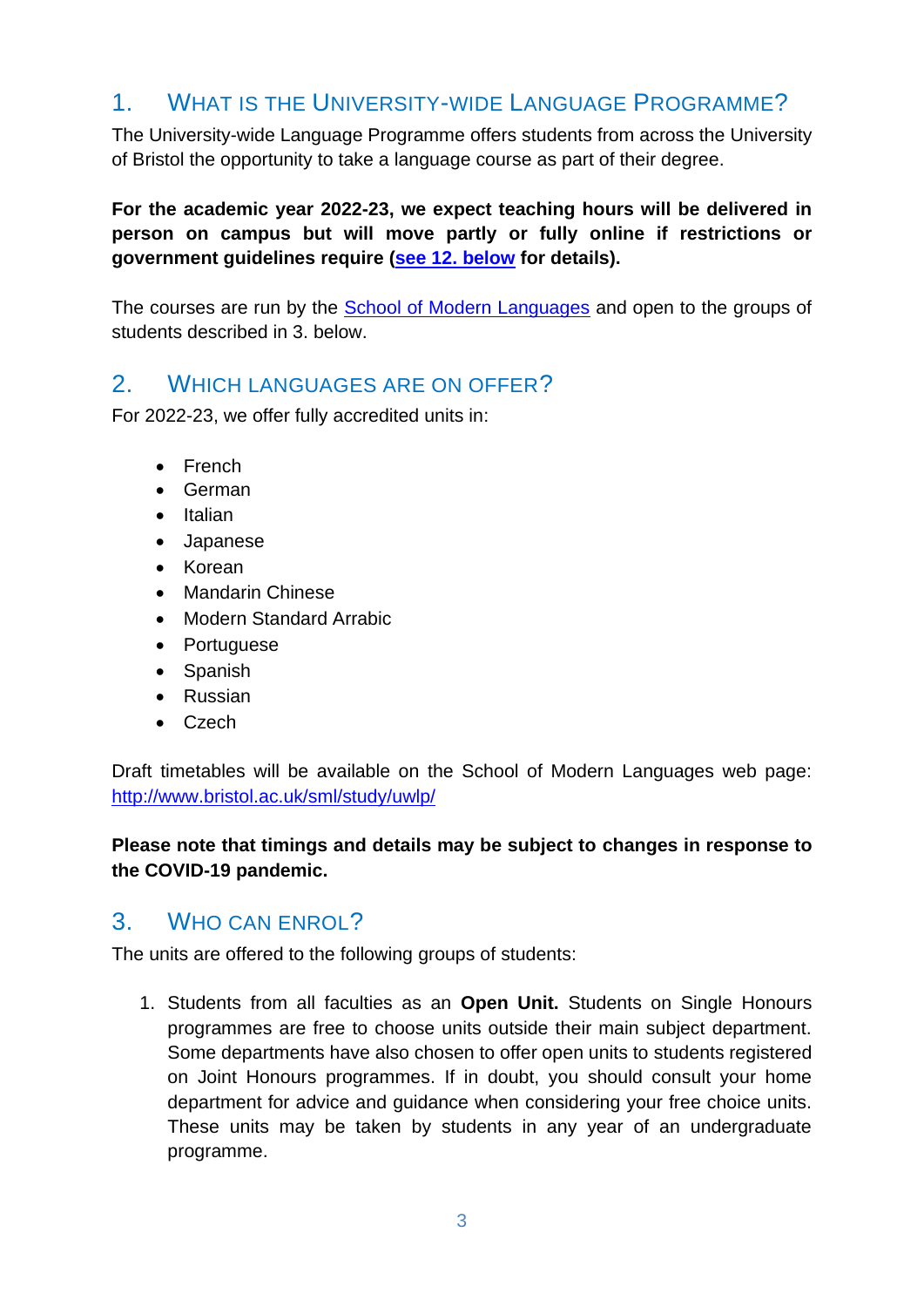Languages on offer are **French, German, Italian, Japanese, Mandarin Chinese, Portuguese, Russian**, **Spanish, Modern Standard Arabic, Czech** and **Korean**. For further details: See [Unit Catalogue](http://www.bris.ac.uk/esu/unitprogcat/)

2. First and second year undergraduate students from the **Engineering, Science, Social Science and Law** faculties as part of the **Study in Continental Europe** programme. This range of language units is offered specifically to prepare for study abroad. Languages on offer are: **French, German** and **Spanish.** For further details: See [Unit Catalogue.](http://www.bris.ac.uk/esu/unitprogcat/Welcome.jsa)

#### **Please note:**

An Open Unit must normally be part of a 120 or 130-credit point agreed programme of study. These units are not available to students without credit points. For Engineering students the units are offered as a "formative" option in year one that they must take if they plan to study abroad and do not already have an advanced level in the language. For further information, see also [Introduction to the Open Units scheme.](http://www.bristol.ac.uk/academic-quality/approve/openunits/)

# <span id="page-3-0"></span>4. HOW DO I REGISTER?

If you are an **existing student**, you must contact your Home School in the first instance and complete a UWLP unit request form by no later than **Friday 1 April 2022.**

If you are a **new student** commencing your first year of study in the autumn of 2022 and you have 20 credits of open units in your programme of study, you will be offered an opportunity to register interest in taking a unit by your School in August/September 2022 by completing a registration form. The deadline for completing the registration form is **Friday 9 September 2022.**

The registration form will include questions including details of the language you would like to take and the level you would like to study. The School of Modern Languages makes every effort to accommodate open units requested, but, due to timetabling constraints, this may not always be possible. Unit choices will only be confirmed once timetabling constraints have been checked.

#### **Please note the following important information:**

If you do not complete a registration form before the deadlines as noted above, you will have one final opportunity to complete a late registration form. For the academic year 2022-2023 the final date for late registration requests is **Friday 7 th October 2022.** This is also the deadline for withdrawing from UWLP language units and after this date you will not usually be permitted to cancel your registration.

If you wish to withdraw from a UWLP language unit, you should liaise directly with your Home School who will then contact the School of Modern Languages to request that you are withdrawn. You must check the Student Information System to ensure the cancellation of the unit has been recorded.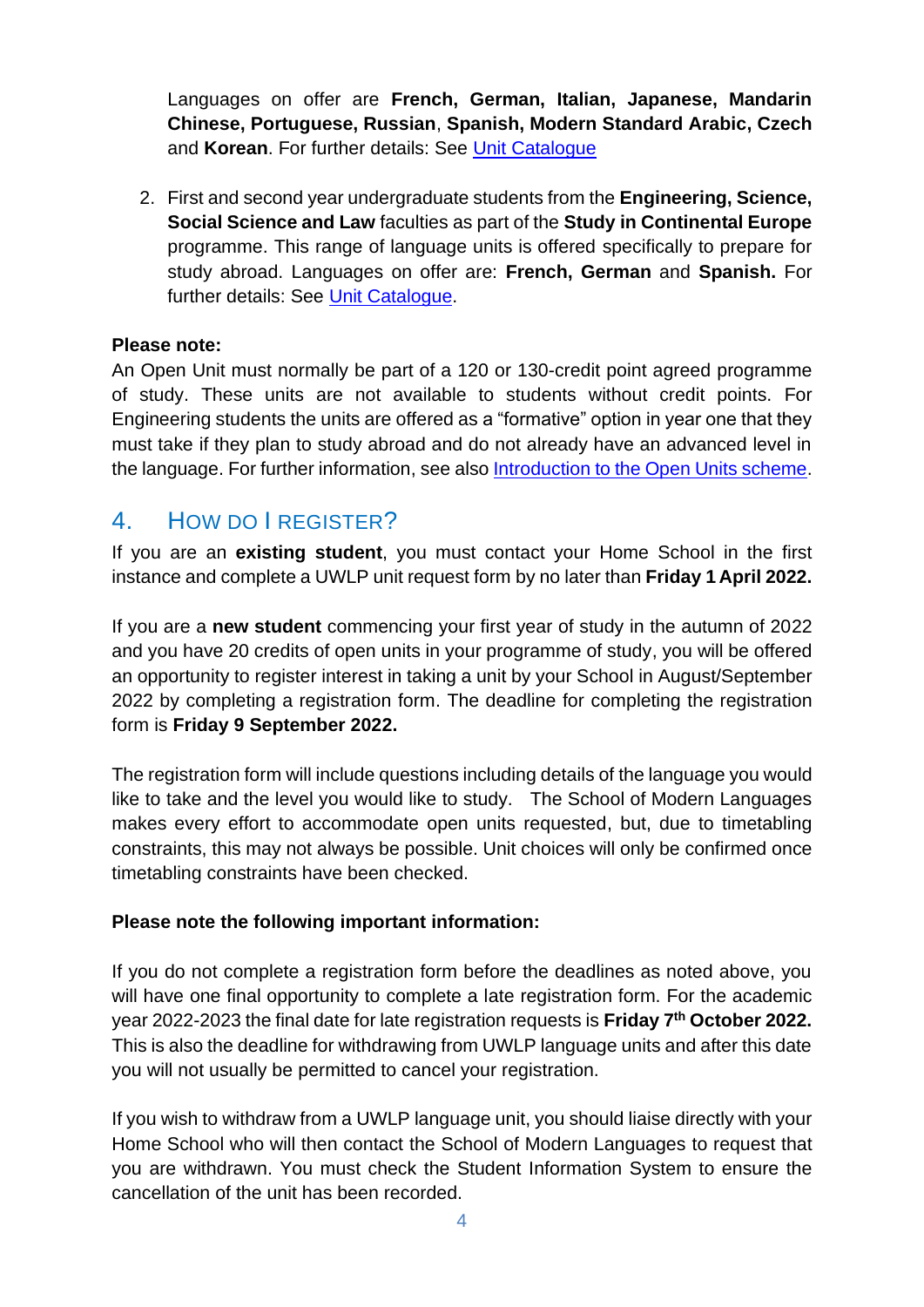# <span id="page-4-0"></span>5. HOW MANY CREDIT POINTS ARE THE UNITS WORTH?

All units are fully accredited and are worth **20 credit points** and run across weeks 2- 24: Teaching Block 1 and Teaching Block 2.

### <span id="page-4-1"></span>6. CAN I STUDY A LANGUAGE FOR NO CREDIT?

No. The School of Modern Languages does not accept non-credit students on its units.

For all undergraduates, any language unit must be part of a 120/130-credit point programme of study.

# <span id="page-4-2"></span>7. CAN I STUDY A LANGUAGE IF I AM A NATIVE SPEAKER OR A BILINGUAL SPEAKER?

If you are a native speaker of any of the languages on offer you are **not permitted** to study that language.

If you are a bilingual speaker of any of the languages on offer you may be permitted to study that language, depending on your level.

# <span id="page-4-3"></span>8. WHEN ARE THE UNITS AVAILABLE IN MY DEGREE?

The university-wide language units are offered mainly in your first two years of study, which we refer to as Level 4 (C) and Level 5 (I).

However, you may also take such units at any point in your degree where you have the option of taking an open unit, whatever year of study you are in. Please check with your Home School if you plan to take a Level 5 / I or Level 4 / C Open Unit in your final year, as some Schools do not permit this.

### <span id="page-4-4"></span>LEVEL 4 / C UNITS

According to your previous experience in learning the language concerned, you may enter at different starting points:

- Beginners for students who have no previous experience
- Post-beginners for students who have a GCSE or equivalent
- Intermediate for students who have an A level or equivalent

The first objective is to give you a sound level of communicative competence in the language. This means that by the end of the first year you will master the basic skills to communicate in most everyday situations.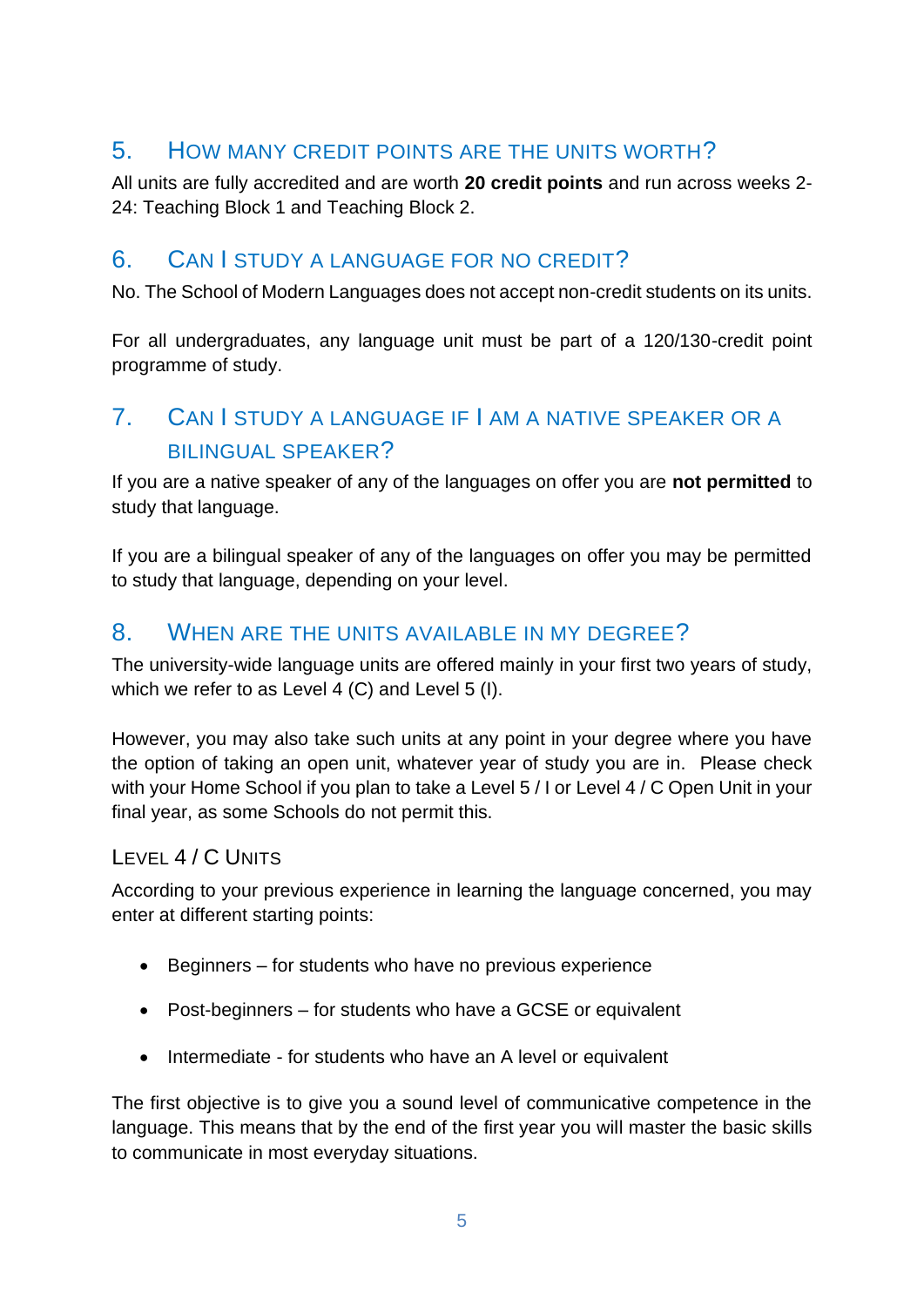For students starting at a higher level than Beginner or post-GCSE, this is an opportunity to bring your general language skills to a high level of proficiency.

Another important objective is to develop your understanding of cultural aspects of the countries where the language is spoken.

The units provide entry points for all students studying for the first time at the School of Modern Languages (regardless of their language level and year of their degree course). The units are primarily aimed at 1<sup>st</sup> year students but they are also open to 2nd, 3rd and 4th year students.**\***

If you successfully complete a Level 4 unit you may progress onto the corresponding Level 4 or 5 unit if you have open units in that year of study (see next page).

If you have an AS level or another qualification, we advise you to take a diagnostic test (for French, German and Spanish) – in this case please contact your Home School to be given information on how to access the diagnostic test and complete it to establish the correct level before completing your registration form. You may also wish to contact the relevant language director for further advice if you are uncertain which level to join.

You may continue your language study by taking up a further unit in the same language in the following year of study. The diagram on the next page shows the progression. This means that the language units can be the first step of a two-year course that aims to equip you with the language skills to enable you to function effectively in a variety of situations (e.g. study abroad, professional, etc.).

<sup>\*</sup> Some departments do not permit  $2^{nd}$ ,  $3^{rd}$  and  $4^{th}$  year students to take a Level 4 / C unit. Check the level of the unit with your Home School before completing a registration form.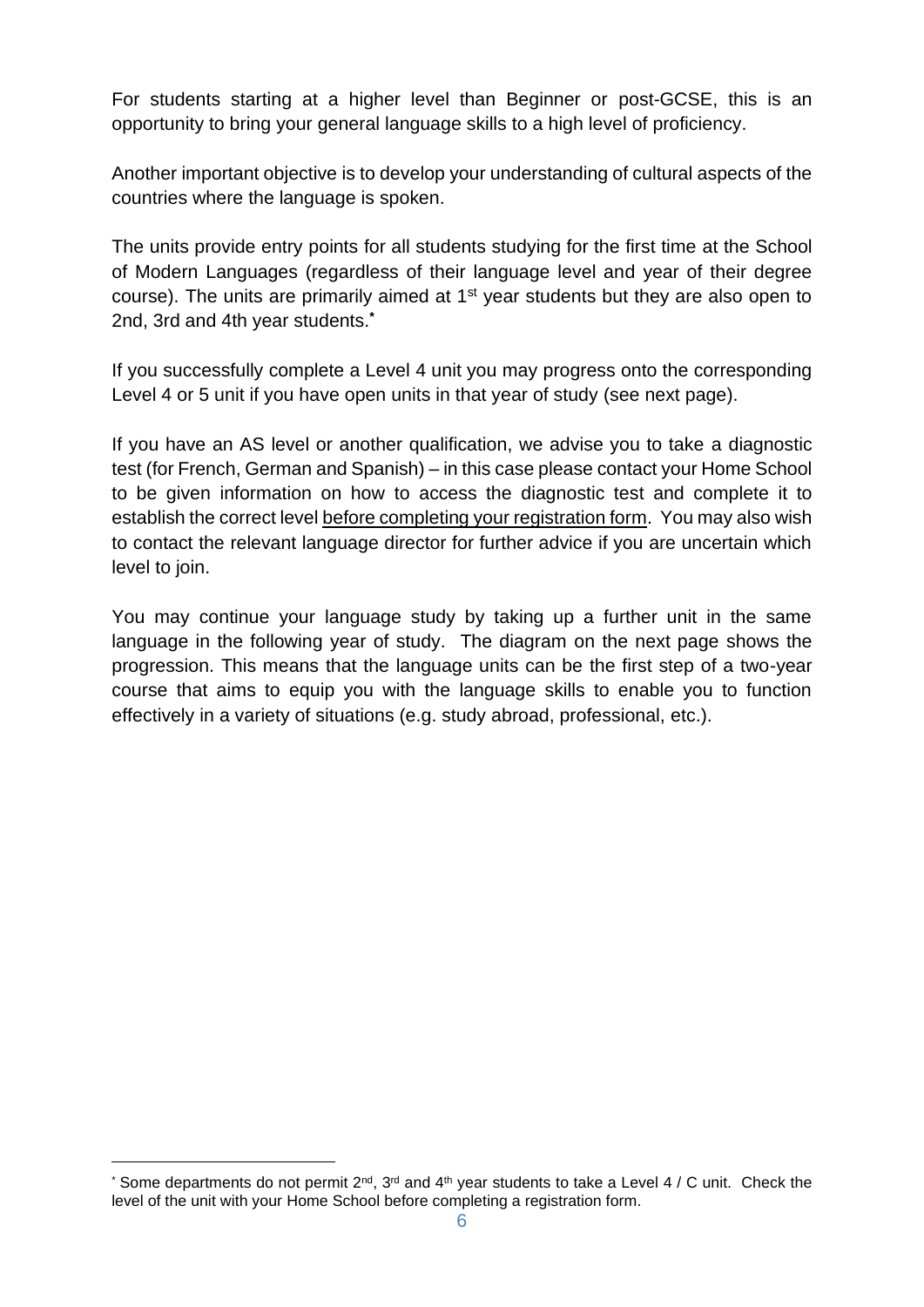#### **PROGRESSION:**



#### 7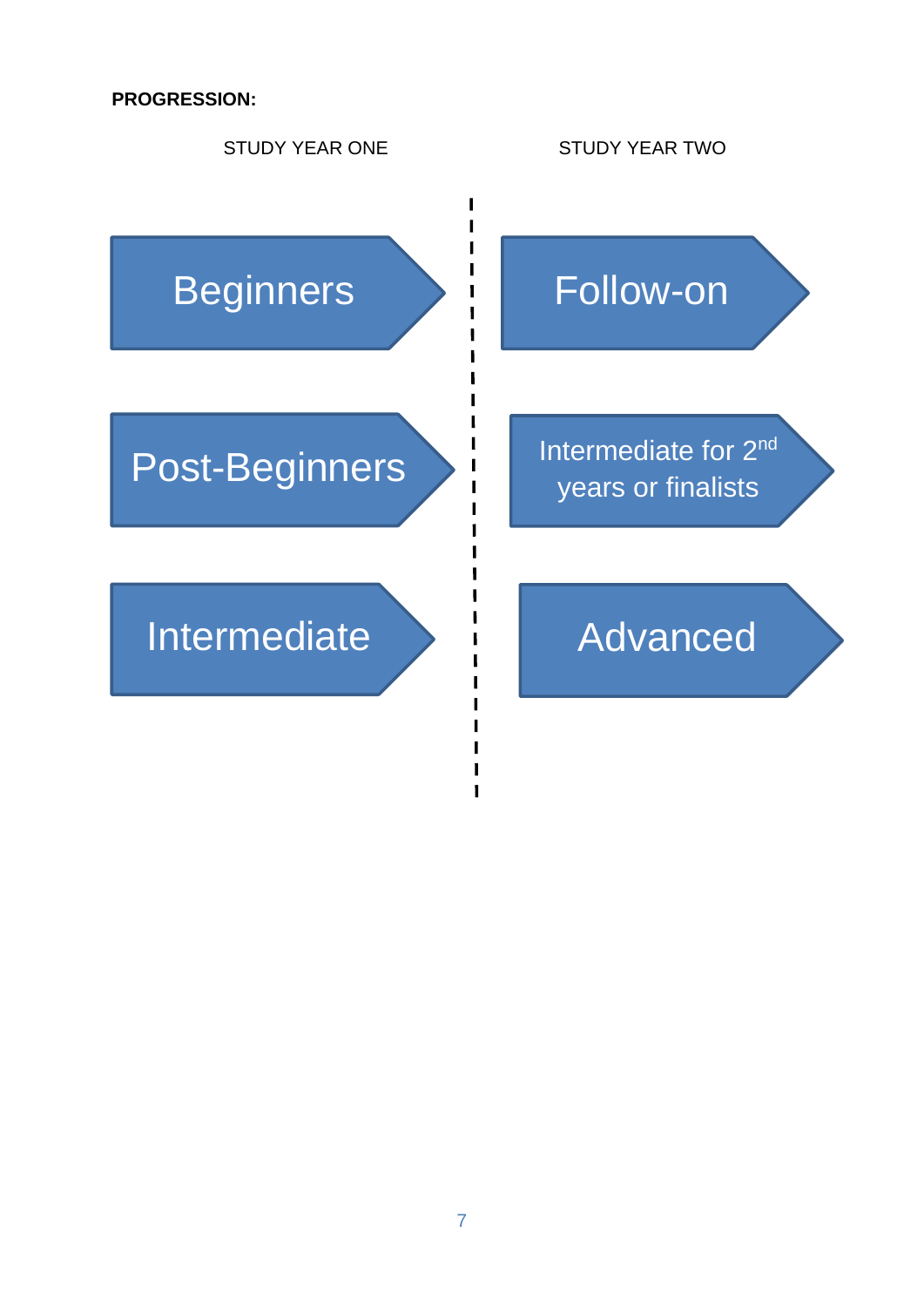# <span id="page-7-0"></span>LEVEL 5 / I UNITS

These follow on from the Level 4 / C units as indicated in the diagram above:

- Follow-on for students who have completed a Beginners course
- Intermediate for students who have completed a Post-Beginners course
- Advanced for students who have completed an Intermediate course

Level 5 / I units follow on from Level 4 and equip you with the language skills which will enable you to function effectively in a variety of situations (e.g. study abroad, professional, etc.).

They aim to develop the academic (e.g. oral presentation, listening for notetaking) and social skills which are necessary for studying or working in an international environment. For Advanced Units a further aim is the development of language competence in your specialist area (e.g. engineering, science, economics, etc.)

A further important objective is to further develop your understanding of cultural aspects of the countries where the language is spoken.

Level 5 / I units are the level of entry for all students who have already completed one year of study on the School of Modern Languages University-wide Language Programme.

However, 2nd, 3rd and 4th year students may be directly admitted to this level if they demonstrate that they already have a higher level of proficiency in the language. Law students taking "Study in Continental Europe" who have an A level in a language go directly into Advanced units in their second year.

Online self-access materials which complement the Advanced units are available on Blackboard. The materials are available in French, German and Spanish and are designed to supplement the schemes of work for those units.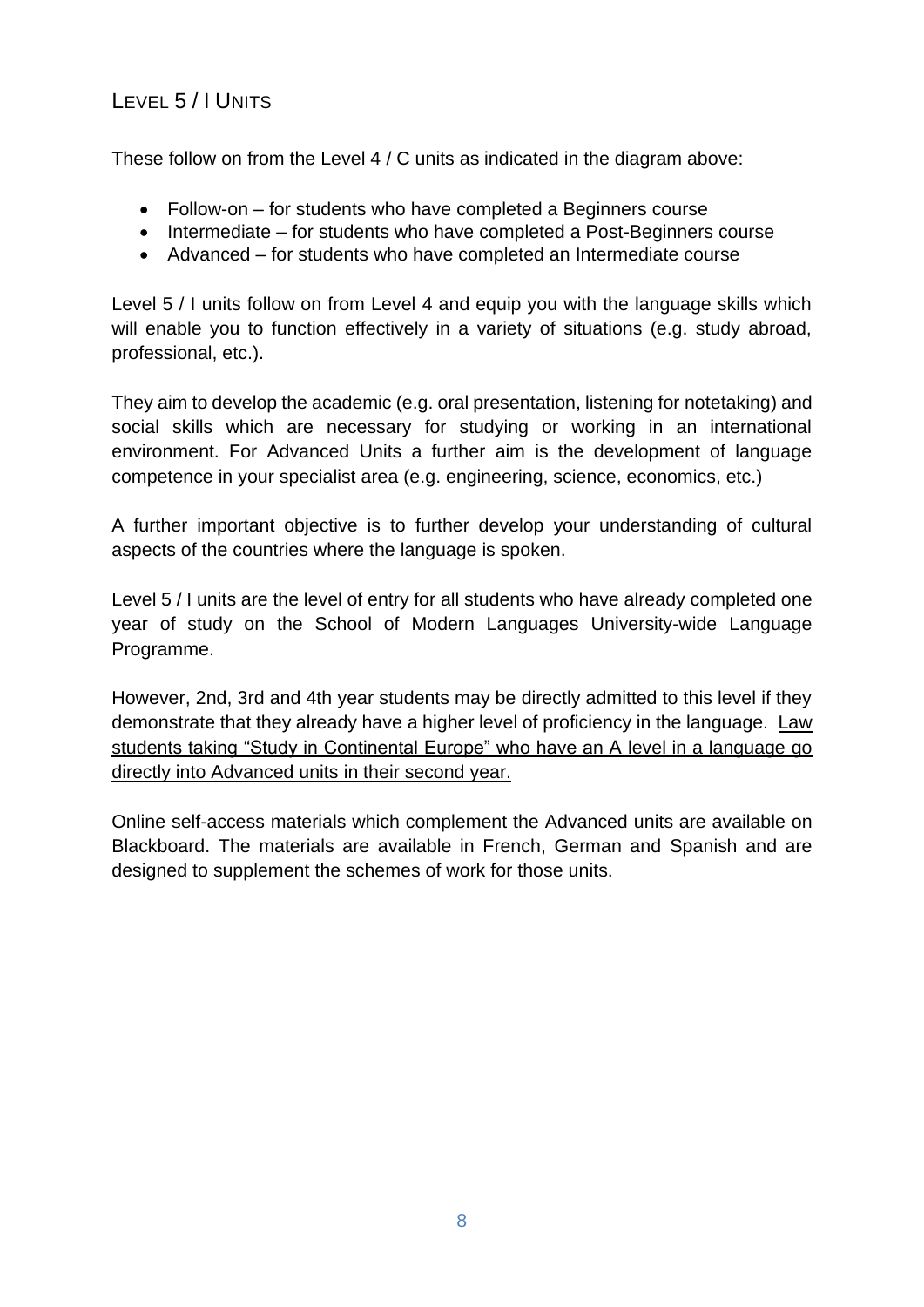### <span id="page-8-0"></span>LEVEL 6 / H UNITS

In addition to the above units some students every year return from a Year Abroad and wish to continue study in their chosen language.

These carry 20 credit points and are the highest level of units on offer at the School of Modern Languages. This level is designed for undergraduate students who have followed the 'Study in Continental Europe' pathway and are returning from a year abroad.

In some cases, where numbers are small 'Study in Continental Europe' students may be offered an alternative unit from the School of Modern Languages' courses for final year languages undergraduates.

The units aim to maintain and reinforce the advanced specialist concepts and cultural awareness acquired during the period abroad. It focuses on developing the communication skills necessary for interviews, meetings, negotiations and presentations, enabling students to function effectively in an international business environment and labour market. These units do not include translation or the study of literature.

Any students wishing to follow this level who have not spent a year abroad should have advanced language skills in the target language. Please contact the Language Director of the language concerned before requesting a place for this Level to ensure you have the required knowledge.

#### **Please note: The format of all units has been devised to ensure quick progress. The approach is different from what you may have experienced in school GCSE or A Level courses.**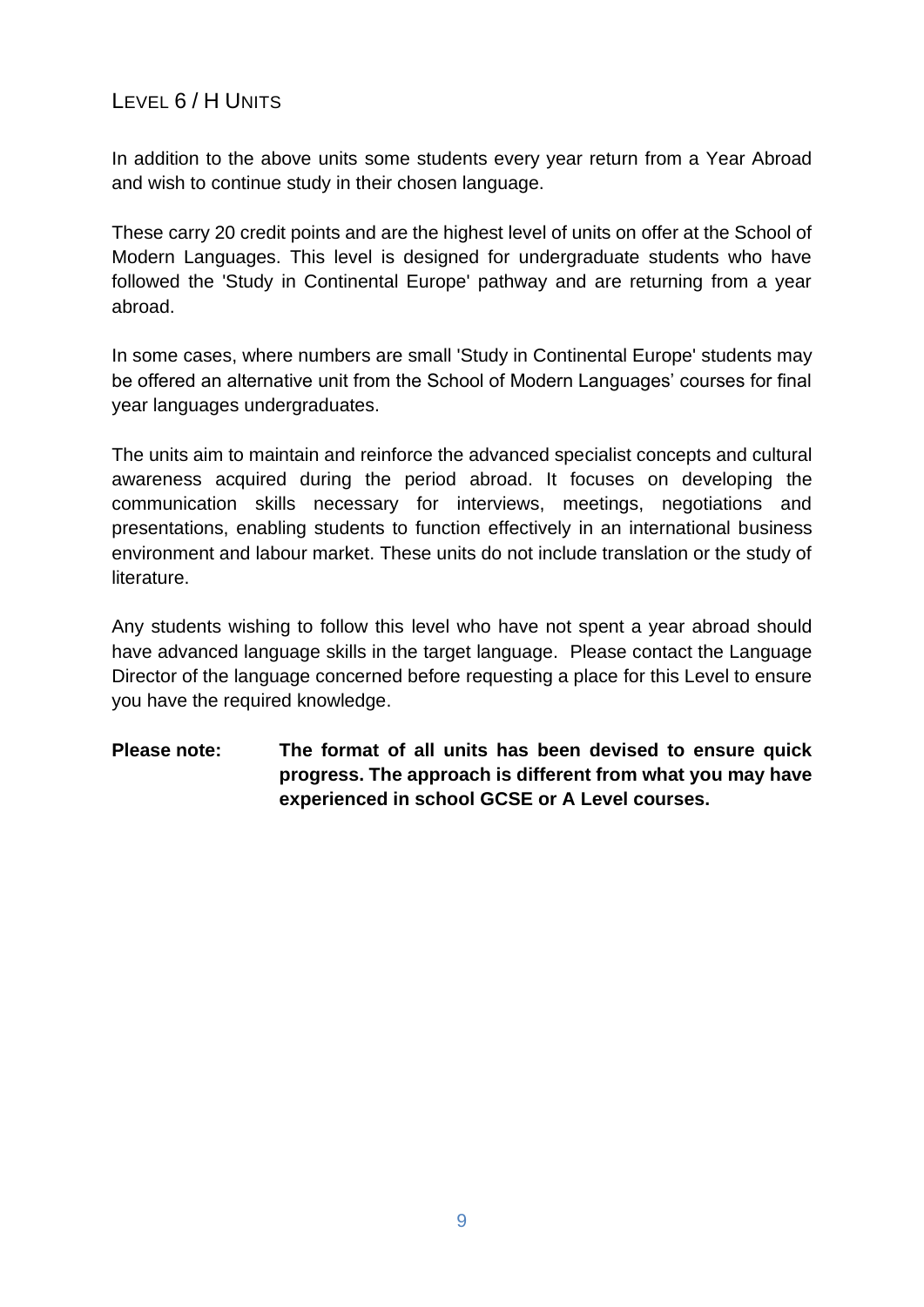# <span id="page-9-0"></span>9. HOW WILL I BE PLACED IN AN APPROPRIATE GROUP FOR MY LEVEL?

Choosing a group depends on your prior learning experience.

All students studying on the UWLP for the first time will normally start at one of three entry points:

- Beginners you have zero experience in the language. Do not register for this level if you already have a GCSE or equivalent (see note below)
- Post-Beginners you have a first qualification, a GCSE or equivalent / A1 on the [CEFR](http://www.coe.int/t/dg4/linguistic/cadre1_en.asp) (also 11. below)
- Intermediate you have a second qualification, an A level or equivalent (B1 on the [CEFR](http://www.coe.int/t/dg4/linguistic/cadre1_en.asp) also 11. below).

#### NOTE:

If you register for the incorrect level, you will be required to withdraw from this unit. In some instances, it will be possible to re-enrol you on the correct level for your prior knowledge. However, this cannot be guaranteed and will only be possible if there is sufficient space. Therefore, it is important that you request a place on the correct level from the beginning.

**If you are unsure which level is appropriate for you**, you may take a diagnostic test. Please contact your Home School to be given instructions on how to access the test before you complete your registration form. Cases where the test may be suitable include:

- You learned the language to a lower level more than five years ago.
- You have knowledge of a language through your family. We call this being a "heritage speaker".
- You have lived in the country where the language is spoken but do not have a formal qualification.
- You have a qualification from another country outside the UK which is not readily comparable to an A level or GCSE.
- Please note that the diagnostic test is only applicable for French, German and Spanish languages.

You should NOT register for a language course on UWLP if you are a native speaker of the language concerned or have completed your secondary education through the medium of that language.

If you are taking a "Study in Continental Europe" pathway, you will usually enter at Intermediate or Post-Beginners level, depending on prior qualification.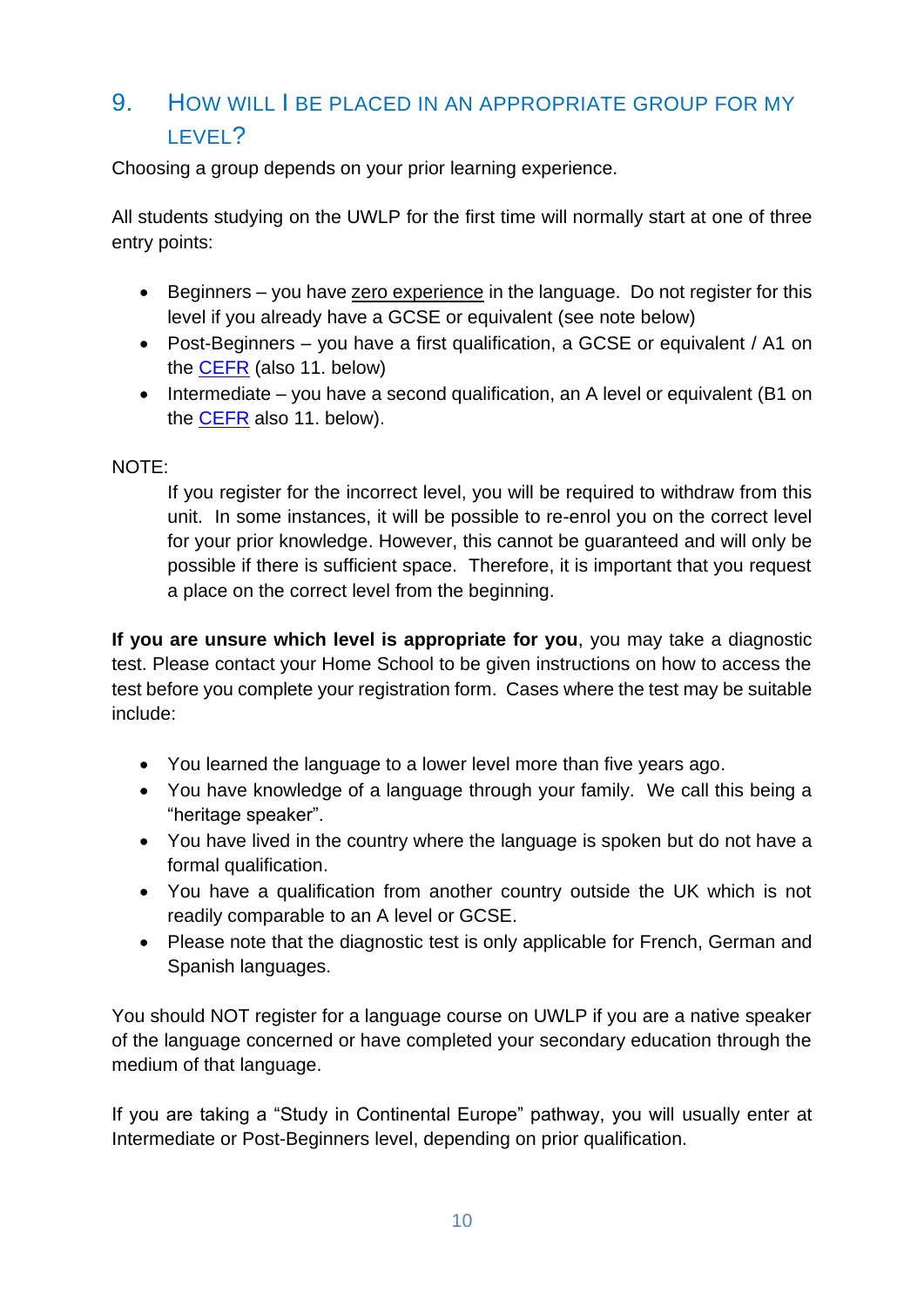# <span id="page-10-0"></span>10. UNITS IN CHINESE AND JAPANESE

For these languages, we use slightly different names to describe the levels because students typically have not learned these languages before.

Making progress in Chinese and Japanese is usually slower at lower levels because of the need to master a new writing system. However, there are still three levels:

- Beginners
- Pre-intermediate
- Intermediate

Students with prior learning experience in Chinese and Japanese should initially contact the School for advice on which level to select – please email [sml](mailto:sml-uwlp@bristol.ac.uk)[uwlp@bristol.ac.uk](mailto:sml-uwlp@bristol.ac.uk) before the registration deadline.

For students returning from study in Japan there is also an Advanced course.

You should NOT register for Chinese or Japanese language course on UWLP if you are a native speaker of the language concerned or have completed your secondary education through the medium of that language.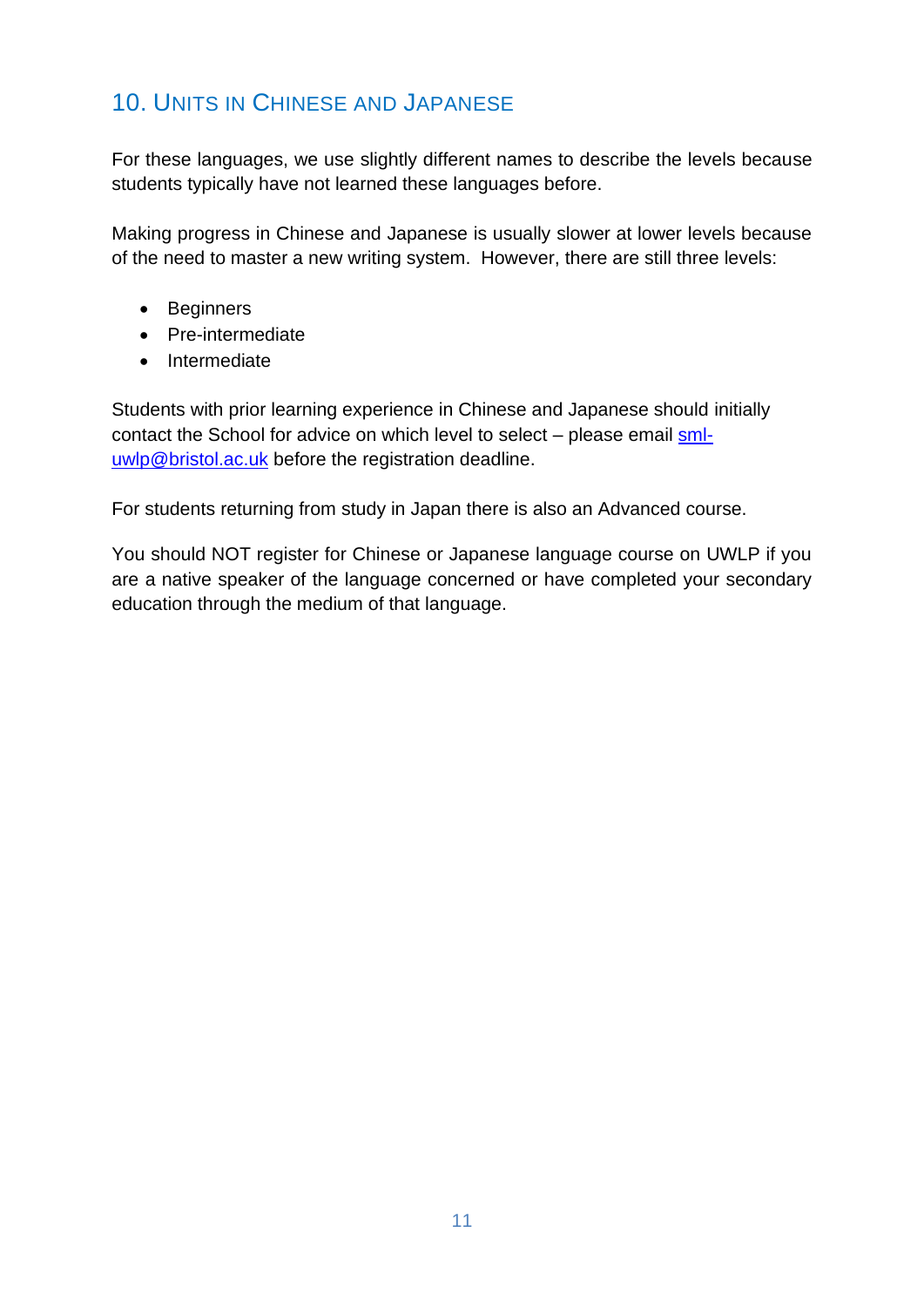# <span id="page-11-0"></span>11. COMMON EUROPEAN FRAMEWORK OF REFERENCE FOR LANGUAGES AND BENCHMARK LEVELS

[Common European Framework of Reference for Languages](http://www.coe.int/t/dg4/linguistic/cadre1_en.asp) (CEFR) has six broad descriptive levels A1, A2, B1, B2, C1, C2, each expressed a series of capability statements (e.g. "a student at this level can…").

#### **Beginners units**

Overall, students will reach a level comparable to A1 of the CEFR.

#### **Post-Beginners**

Overall, students will reach a level comparable to A2 / B1 of the CEFR.

#### **Intermediate**

Overall, students will reach a level comparable to B1 of the CEFR.

#### **Follow-on**

Overall, students will attain a level comparable to A2 / B1 of the CEFR.

#### **Advanced units**

Overall, students will reach a level comparable to B2 of the CEFR.

#### **Ab-initio units in Japanese and Mandarin Chinese**

Overall, students will reach a level comparable with key elements of Japanese-Language Proficiency Test (JPLT) Level N5 or the Chinese Proficiency Test (HSK) Level 1.

#### **Pre-intermediate units in Japanese and Mandarin Chinese**

Overall, students will reach a level comparable with the Japanese-Language Proficiency Test (JPLT) Level N5 or the Chinese Proficiency Test (HSK) Levels 2 & 3.

#### **Intermediate units in Japanese and Mandarin Chinese**

**O**verall, students will reach a level comparable with the Japanese-Language Proficiency Test (JPLT) Level N4 or the Chinese Proficiency Test (HSK) Level 4.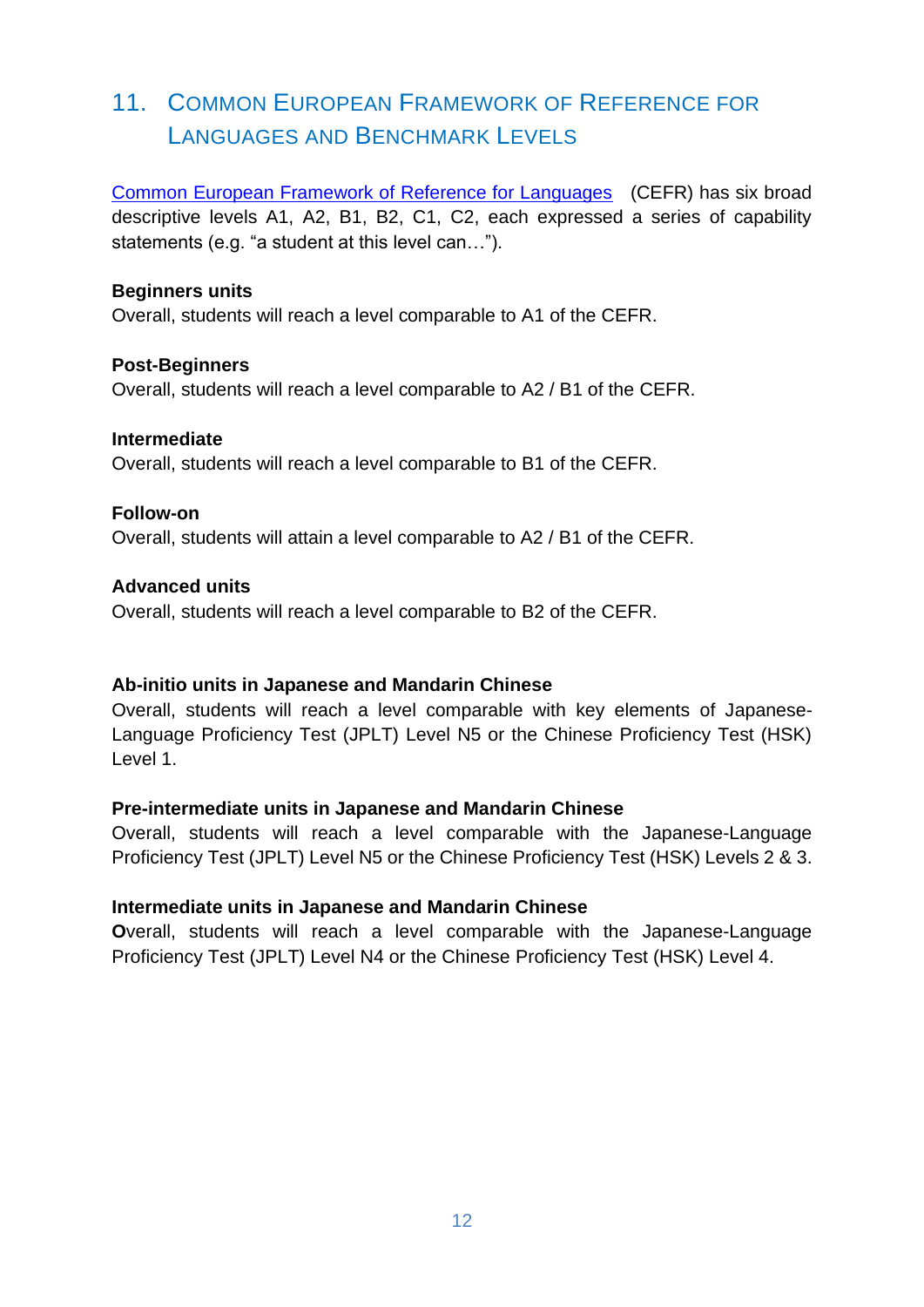# <span id="page-12-0"></span>12. HOW MANY CONTACT HOURS WILL I HAVE?

#### **We expect teaching hours in 2022-23 will be delivered in person on campus but will move partly or fully online if restrictions or government guidelines require.**

Study hours vary according to the level of study and language.

- Beginners, Post-Beginners, Follow-on and Intermediate classes in French, German, Portuguese, Spanish and Italian have two contact hours per week of teaching - plus additional asynchronous activities.
- All other units have three contact hours per week of teaching –, plus additional asynchronous activities.

You should expect to complete a minimum of six hours study outside of class contact time each week.

#### <span id="page-12-1"></span>**Please note: All classes Start in Week 2 of Teaching Block 1.**

# 13. ATTENDANCE

Attendance registers are kept, and you should be aware that regular attendance is essential. Students who do not attend regularly will be reported to their School and will receive a formal warning that may affect their progress. You are not permitted to complete a UWLP unit if you are studying remotely and are based away from Bristol.

Language learning requires a continued commitment to attending class and carrying out the activities set by your tutor. From many years of experience, we know that students who miss class often make poor progress. Those that attend regularly make progress and pass assessments.

The programme has very high success rates (90%+) but these depend on good attendance and engagement in learning. The very few students who fail are usually those who have missed numerous classes and not kept up with the syllabus.

<span id="page-12-2"></span>If you fail to attend or engage with the unit throughout the academic year, you may be denied the opportunity to complete a re-assessment in the summer period.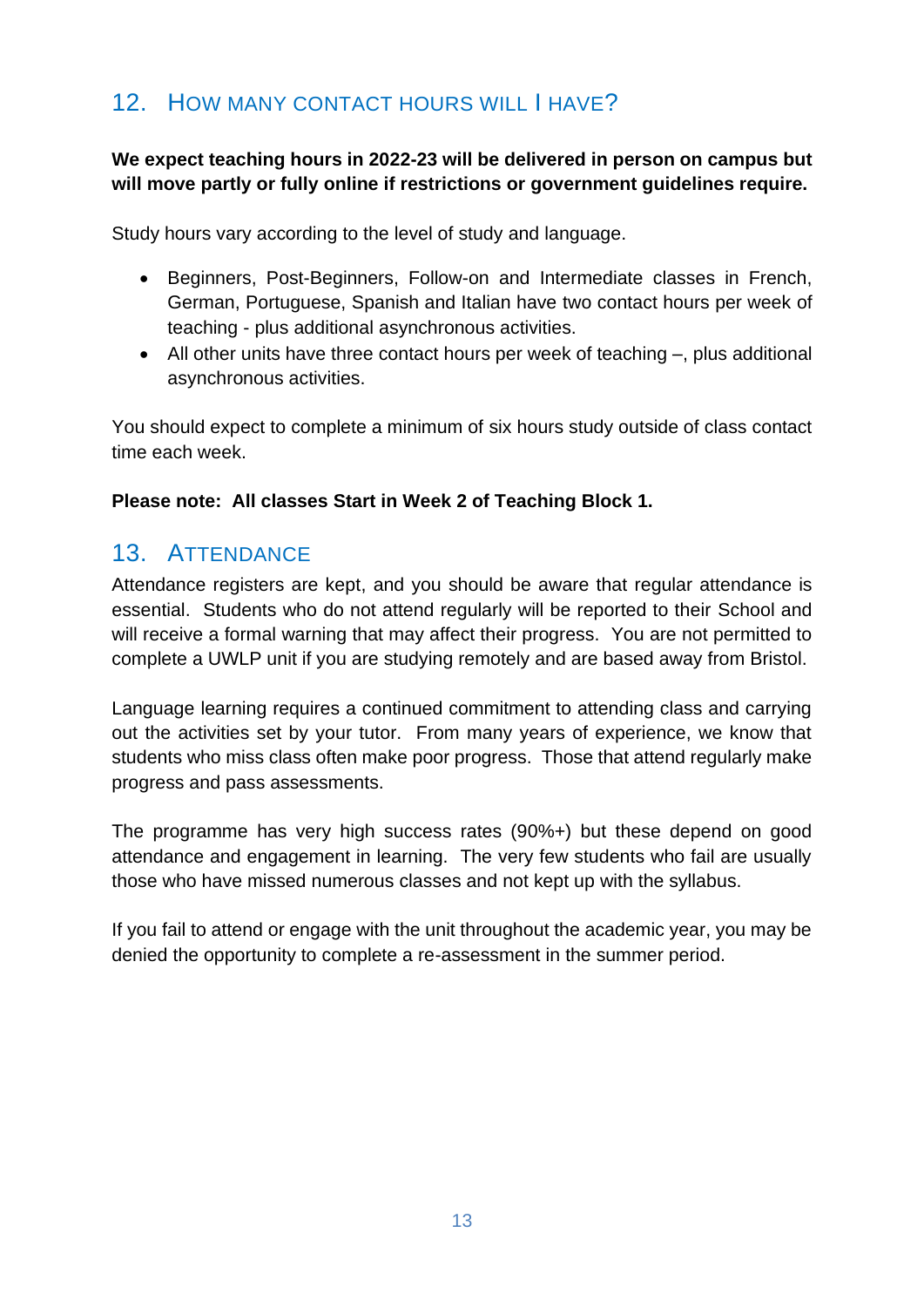### 14. HOW ARE THE CLASSES RUN?

The language units are taught in small groups of normally 10 to 15 students. More advanced classes are delivered entirely in the target language and students are expected to take an active role during class time.

All tutors are native speakers or have near-native competence in the language they are teaching. The emphasis during class will be on developing all four basic skills through a combination of classroom interaction and home learning. Extensive reading and writing tasks will be generally completed outside contact hours.

### <span id="page-13-0"></span>15. HOW ARE THE UNITS ASSESSED?

Effective language learning depends on constant checking and revision.

Set homework and tests in class are part of this process. We refer to these activities as "formative". You are expected to complete any formative in-class tests or formative written homework as part of the course. Formative work must be completed for the award of credit in line with the principles set out at [http://www.bristol.ac.uk/academic](http://www.bristol.ac.uk/academic-quality/assessment/codeonline.html)[quality/assessment/codeonline.html](http://www.bristol.ac.uk/academic-quality/assessment/codeonline.html)

We will review student progress at the end of the first term. Any student who is not completing work as expected may receive a formal warning.

The final marks for each UWLP unit are referred to as "summative" assessment.

Summative assessment of each UWLP unit is built around the need to test how well students have mastered the four skills of reading, writing, speaking and listening.

#### For **all Beginners, Post-Beginners, Intermediate and Follow-on units** and **all units in Japanese and Chinese**:

- Speaking is tested by examinations held in class time at the end of Teaching Block 2.
- Listening, Writing and Reading are tested in formal examinations held in the summer exam period.

#### For **Advanced units**:

- Oral Presentation and Speaking tests are held in class
- Listening and Reading are assessed by an examination in the summer exam period.
- Writing is assessed by a subject-specific project (see 16 below)

Your tutor will advise you of the dates for assessments.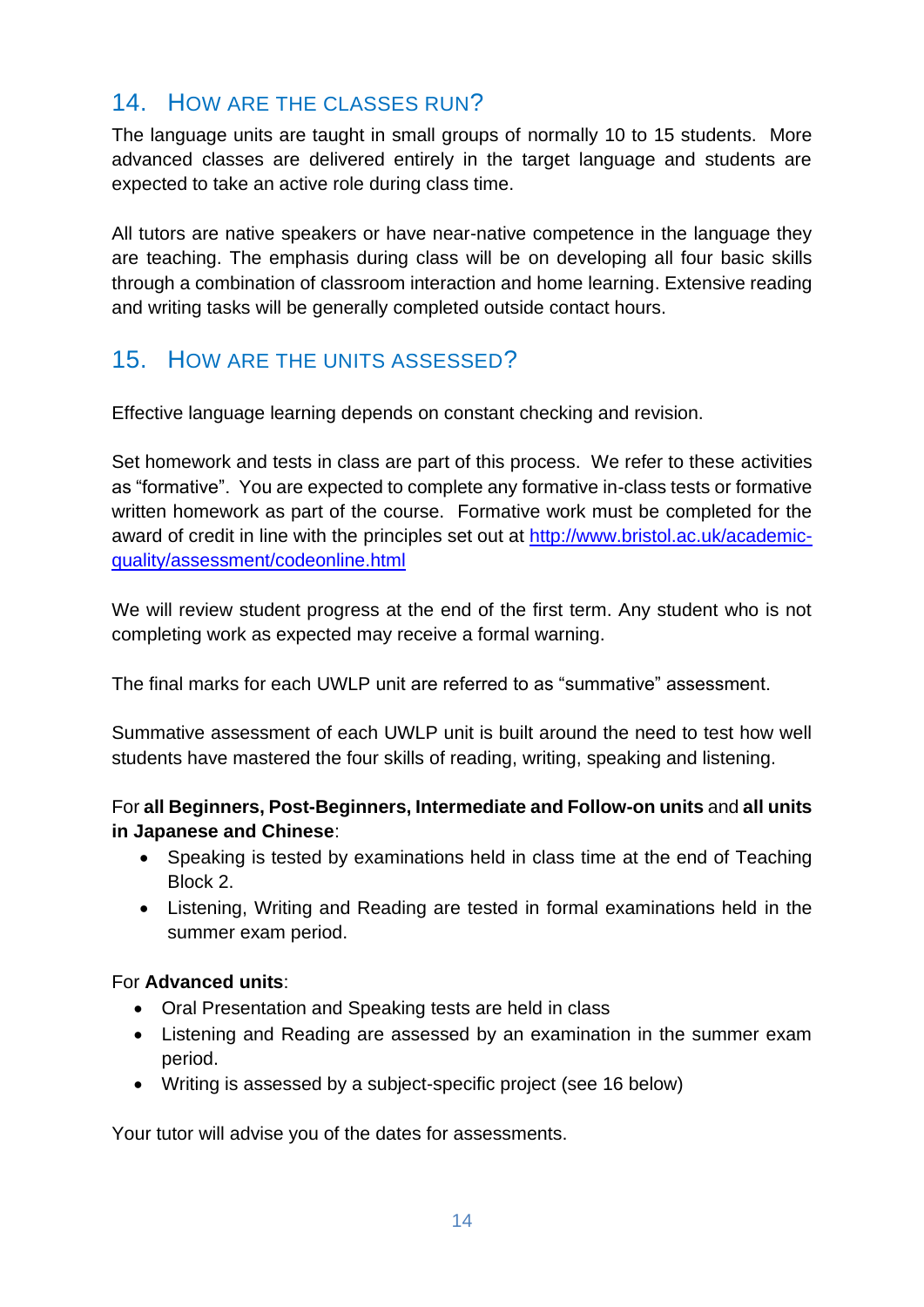**Please note:** If you miss an assessment through illness or for some other reason you must fill in the appropriate [extenuating circumstances form](http://www.bristol.ac.uk/academicregistry/policies.html) and provide supporting documentation to your Home School Office.

Otherwise you are expected to attend all assessments and repeat sessions for absentees will not be arranged. If you fail to attend without good reason you will receive a mark of zero. All parts of the assessment are compulsory.

If assignments are not submitted on the day of the agreed deadline, a penalty of 10 marks will be applied for each working day the work is not submitted post agreed deadline. If the penalty effected summative assessment mark is brought below the pass mark of 40, it will be classed as a fail.

# <span id="page-14-0"></span>16. SUBJECT-SPECIFIC PRESENTATION & WRITTEN PROJECT (ADVANCED FRENCH, GERMAN AND SPANISH ONLY)

The Subject-Specific Oral Presentation and Written Project form the core of the Continuous Assessment at Level 2. The aims are:

- to develop your study skills (e.g. reference skills, summarising and paraphrasing, analysing and synthesising, organising, etc.) in relation to your main subject;
- to provide a bridge between language study and your main subject course;
- to provide an opportunity for the development and practice of oral presentation skills taught in class;
- to provide an opportunity for the development and practice of extended written academic skills taught in class;
- to offer a platform for feedback on oral and written performance in a specialized context;
- to provide an opportunity for researching and acquiring subject-specific vocabulary.

#### **Choice of a topic**

In consultation with your language tutor you are required to choose a topic closely related to your core subject. In some cases, this can be done in consultation with the relevant subject department.

#### **Research and reading**

You are expected to research your topic thoroughly and extensively, selecting reading materials from target language sources as far as possible, although you may also use relevant sources in English. Possible source materials are to be found on the Internet, in periodicals kept in the School of Modern Languages or in University libraries.

Please note: Quotations should be acknowledged and all sources identified in a bibliography at the end of the written project. At all times, you should be able to provide evidence of the sources used.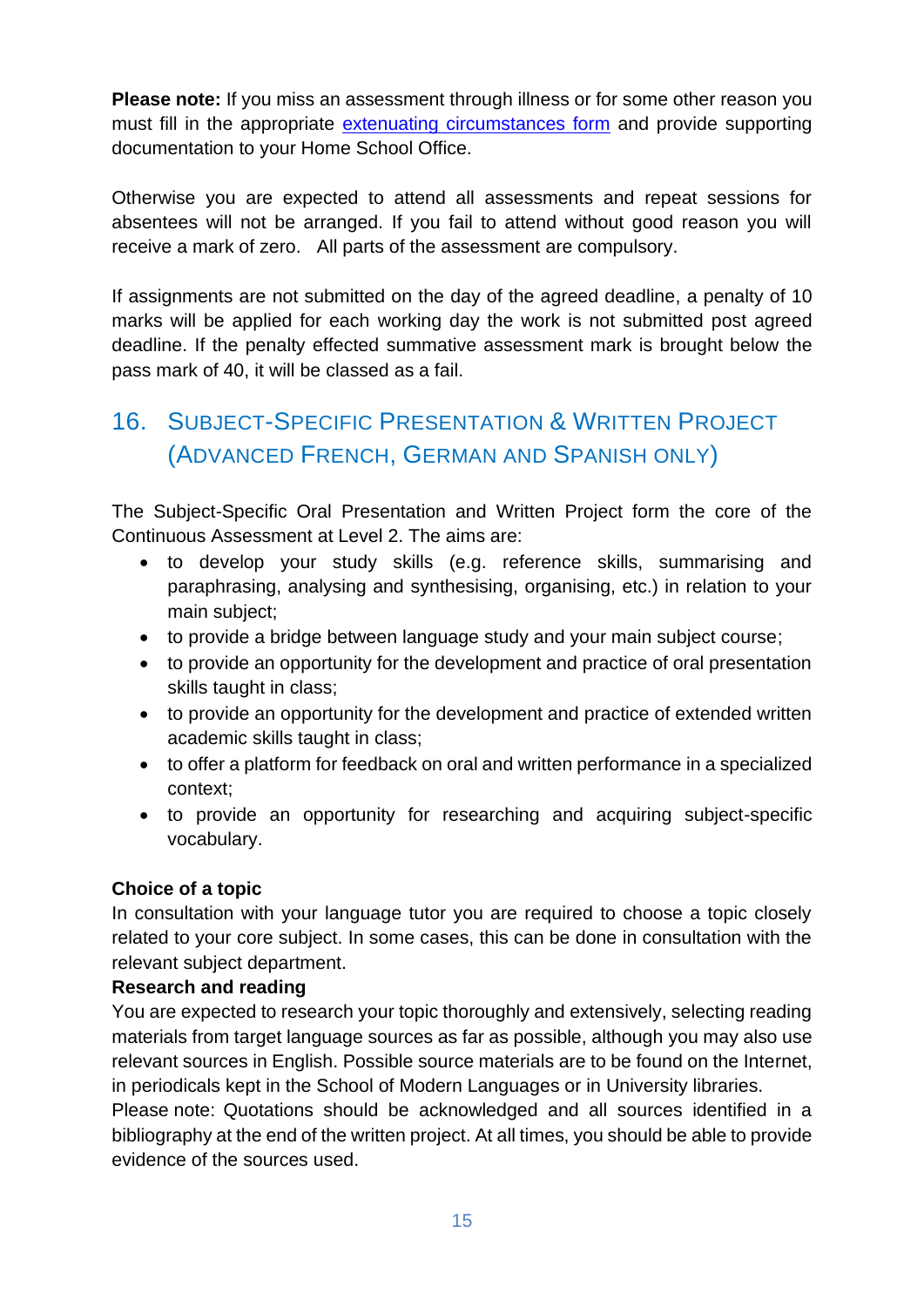#### **Organisation, preparation and assessment**

#### **Presentation**

You should submit a title and outline during Week 4 of Term 1, and start preparing your presentation once this has been agreed with your language tutor. A time limit of 10 minutes per presentation is given, plus five minutes at the end for questions and feedback. You should also consider using visual aids and/or handouts and should prepare a list of key vocabulary. For hints on how to best prepare for this assessment see [Oral Presentation Guidelines.](https://www.bris.ac.uk/languagecentre/afl/files/oralpresentationguidelines)

#### **Written Project**

You should submit the title and a brief outline in Week 11. You should hand in your completed project before the Easter break.

### <span id="page-15-0"></span>17. PLAGIARISM

For details of Arts Faculty policy on plagiarism see the [Teaching Support Unit](http://www.bristol.ac.uk/tsu/studentsupport/plagiarism/)  [Guidelines on Plagiarism.](http://www.bristol.ac.uk/tsu/studentsupport/plagiarism/)

### <span id="page-15-1"></span>18. WHERE AND WHEN WILL MY ASSESSMENT TAKE PLACE?

Assessment is made up of two parts and takes place as follows:

• Oral examination

These will usually take place in class time at the end of each teaching block. You will be informed by your tutor when these two assessments are to be tested. Followed by:

• Listening Comprehension Test and Writing and Reading Examination (though see 16. above for the role of Writing in the Advanced French, Spanish and German).

**This takes place in week 25 (revision week) and may be conducted online or in person, depending on the university guidance at that point.** UWLP exams are scheduled then to avoid clashes with your main subject examination timetable.

The examination timetable for all written papers is organised centrally by the University, and all information regarding your final examination will be posted on Student Information before the examination period begins. It is your responsibility to access this information and know when your examination takes place.

<span id="page-15-2"></span>If you fail to complete any part of the assessment without extenuating circumstances you will receive a mark of zero for that component.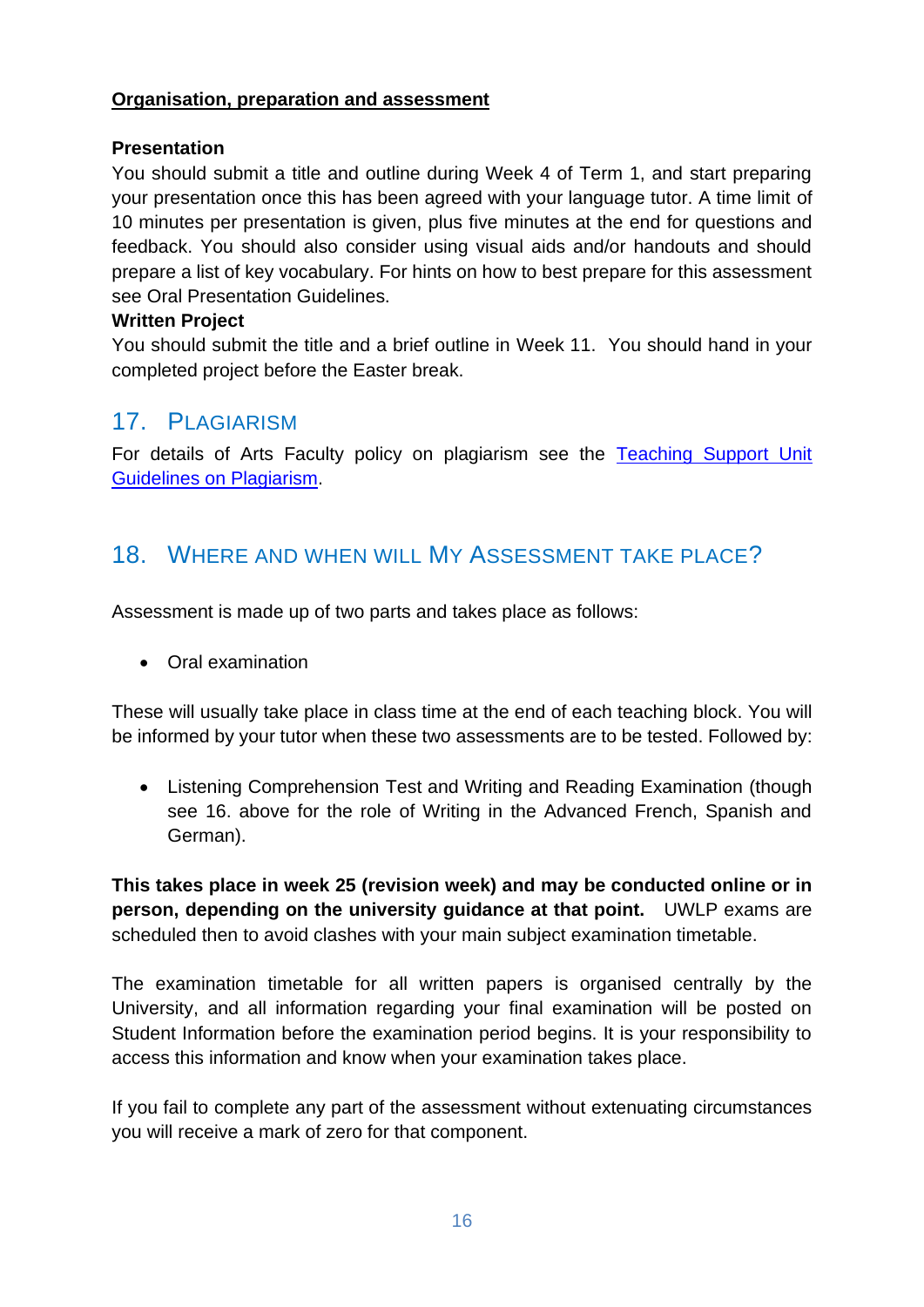# 19. SPECIAL CIRCUMSTANCES (ALTERNATIVE EXAM ARRANGEMENTS)

Should you need extra time in an examination, you must register with the Examinations Office for Alternative Examination Arrangements. The examinations office will duly provide the School of Modern Languages with a list of students requiring extra time.

### <span id="page-16-0"></span>20. HOW DO LOBTAIN MY FINAL MARKS?

The School of Modern Languages does not release details of exam results to students as all marks are subject to the exam boards in the different faculties.

In order to find out your final mark you need to contact your Home School. Administrative staff in each department can access all School of Modern Languages results electronically.

### <span id="page-16-1"></span>21. WHAT HAPPENS IF I FAIL A UNIT?

All parts of the assessment are compulsory. If you do not attempt a component and do not provide extenuating circumstances, you will automatically receive a mark of zero for that component.

In order to pass a language unit you need to obtain an overall pass mark of 40%. If you are taking the Study in Continental Europe Programme, in order to go abroad you may be required by your home department to achieve a mark of at least 50%.

In the event of failing a unit, you may be offered the opportunity to take a reassessment examination during the re-assessment period. Your Home School and the Examinations Office will contact all students who have failed with details of the reassessment schedule.

### <span id="page-16-2"></span>22. STAFF

There is a Language Director for each of the languages taught.

Any issues which are related to the administration of the unit you are taking should in the first instance be addressed to the email address in the School of Modern Language Office [sml-uwlp@bristol.ac.uk](mailto:sml-uwlp@bristol.ac.uk) and may be referred to the relevant language director (see contact details on the next page).

The Director of Foreign Language Teaching has overall responsibility for the programme and acts as Language Director for Chinese, Japanese, Korean and Modern Standard Arabic.

The School of Modern Languages has an open-door policy should any student wish to see a member of either the management or administration team.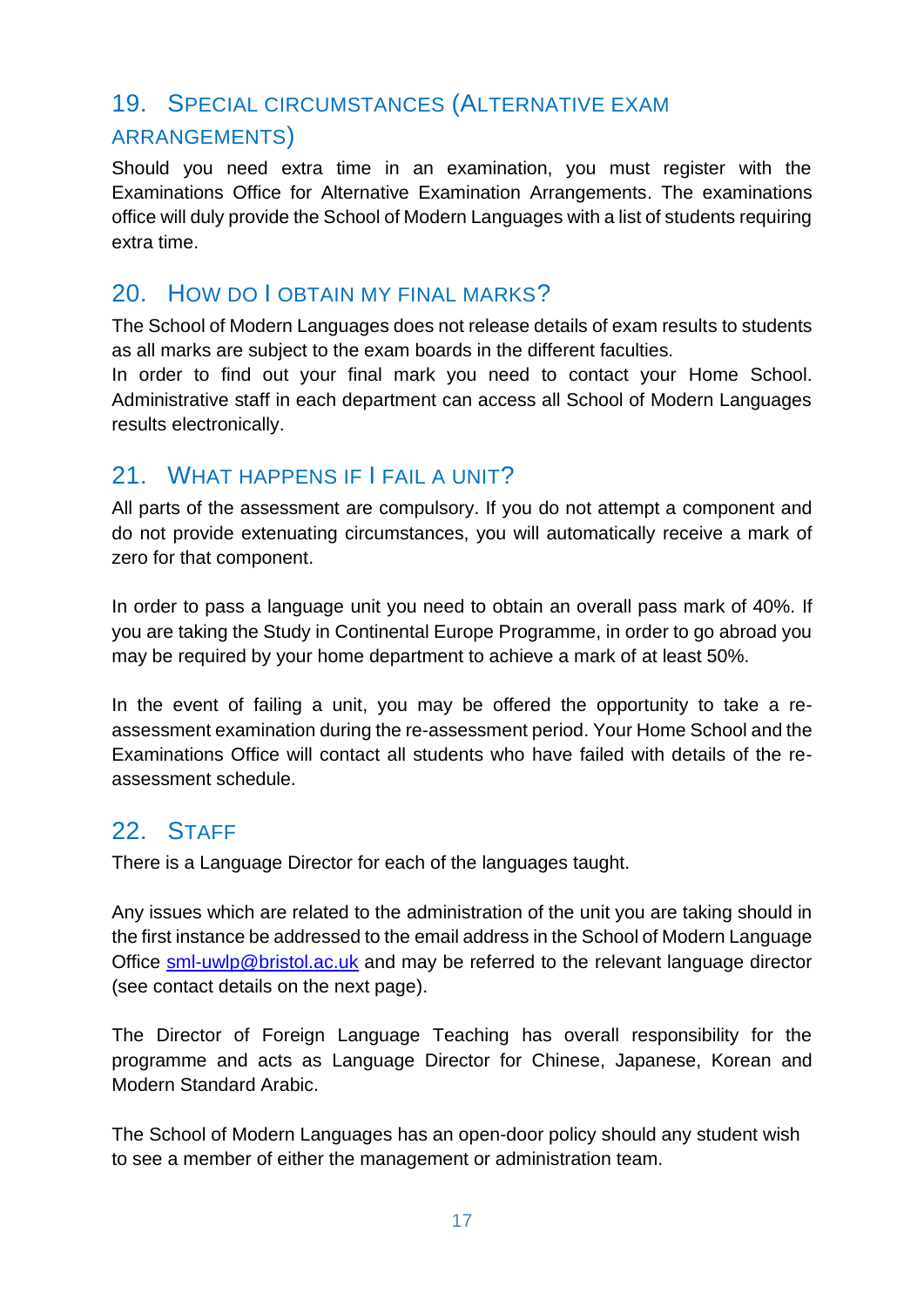The following key staff are involved in the delivery of the UWLP units at the School of Modern Languages:

<span id="page-17-0"></span>

| <b>Contacts:</b>                                         | <b>Email</b>                   |
|----------------------------------------------------------|--------------------------------|
|                                                          |                                |
| <b>French</b>                                            |                                |
| Ms Fabienne Vailes - Language Director                   | f.vailes@bristol.ac.uk         |
| Ms Stephanie Demont - Deputy Language Director           | s.demont@bristol.ac.uk         |
| German                                                   |                                |
| Ms Mandy Poetzsch - Language Director                    | Mandy.Poetzsch@bristol.ac.uk   |
| Ms Ruth Winter - Deputy Language Director                | R.R.Winter@bristol.ac.uk       |
| <b>Russian and Czech</b>                                 |                                |
| Mrs Elena McNeilly - Language Director                   | elena.mcneilly@bristol.ac.uk   |
| <b>Spanish</b>                                           |                                |
| Ms Marga Menendez-Lopez - Language Director              | M.Menendez-Lopez@bristol.ac.uk |
| Ms Itziar Martinez - Deputy Language Director            | i.martinez@bristol.ac.uk       |
| <b>Portuguese</b>                                        |                                |
| Ms Madalena Pires - Language Director                    | Madalena.pires@bristol.ac.uk   |
| <b>Italian</b>                                           |                                |
| Dott. Andrea Zhok - Language Director                    | A.Zhok@bristol.ac.uk           |
| Dr Vera Castiglione - Deputy Language Director           | V.Castiglione@bristol.ac.uk    |
| Programme Leader & Contact for Arabic &<br><b>Korean</b> |                                |
| Dr Ian Foster - Director of Foreign Language<br>Teaching | lan.Foster@bristol.ac.uk       |
| <b>Senior Language Tutor, Japanese</b>                   |                                |
| Ms Yuri Takemura                                         | Yuri.Takemura@bristol.ac.uk    |
| <b>Senior Language Tutor, Mandarin Chinese</b>           |                                |
| Ms Joanna Yang                                           | mlxiy@bristol.ac.uk            |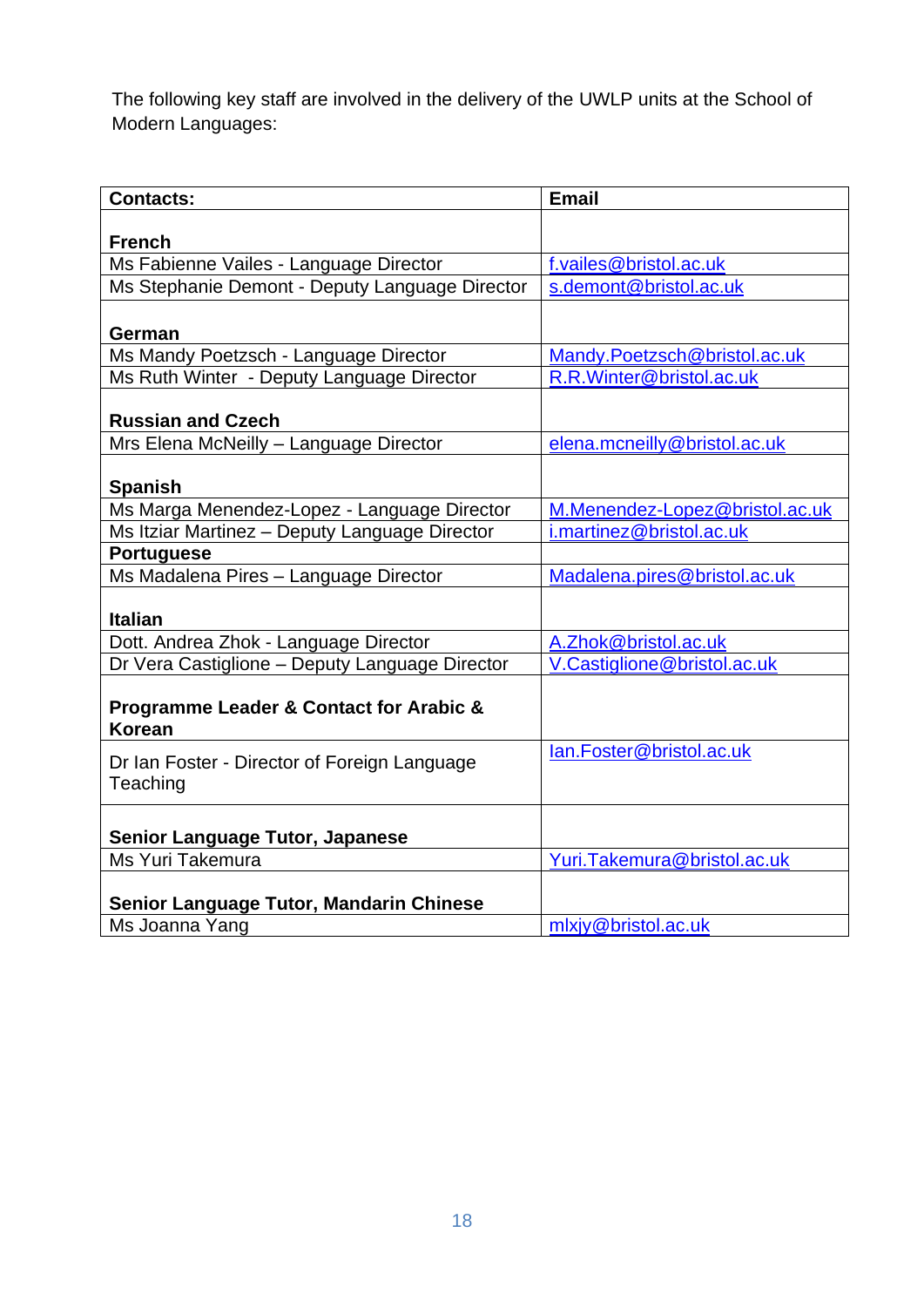# 24. GENERAL CONTACT DETAILS

The School of Modern Languages School Office is situated in room G88 at:

17 Woodland Road Bristol BS8 1TE Tel: +44 117 33 18011 Fax: +44 117 33 18010 E-mail: [sml-uwlp@bristol.ac.uk](mailto:sml-uwlp@bristol.ac.uk)

Office hours: Term time and Vacation time: Monday, Tuesday, Thursday and Friday: 8.30am - 4.30pm

Wednesday: 8.30am – 1.00pm

### <span id="page-18-0"></span>**APPENDICES**

#### <span id="page-18-1"></span>A. TABLE OF ENTRY LEVELS AND PREREQUISITES

| French, German, Italian, Spanish,<br>Portuguese, Russian, Modern<br><b>Standard Arabic, Korean, Mandarin</b><br><b>Chinese, Japanese</b> | <b>Pre-requisite</b>                                                                  |
|------------------------------------------------------------------------------------------------------------------------------------------|---------------------------------------------------------------------------------------|
| <b>Beginners</b>                                                                                                                         | No Prior knowledge, qualification or experience of<br>the language, absolute beginner |
| French, German, Italian, Spanish                                                                                                         | <b>Pre-requisite</b>                                                                  |
| Post-Beginners                                                                                                                           | A pass at GCSE grade C or equivalent qualification                                    |
| Intermediate                                                                                                                             | A pass at A Level grade C or equivalent qualification                                 |
| Follow-on (also Portuguese, Modern<br><b>Standard Arabic and Korean)</b>                                                                 | Successful completion of Beginners course                                             |
| Advanced                                                                                                                                 | Successful completion of Intermediate course or<br>equivalent                         |
| Level 6 units                                                                                                                            | Successful completion of year abroad or equivalent<br>experience                      |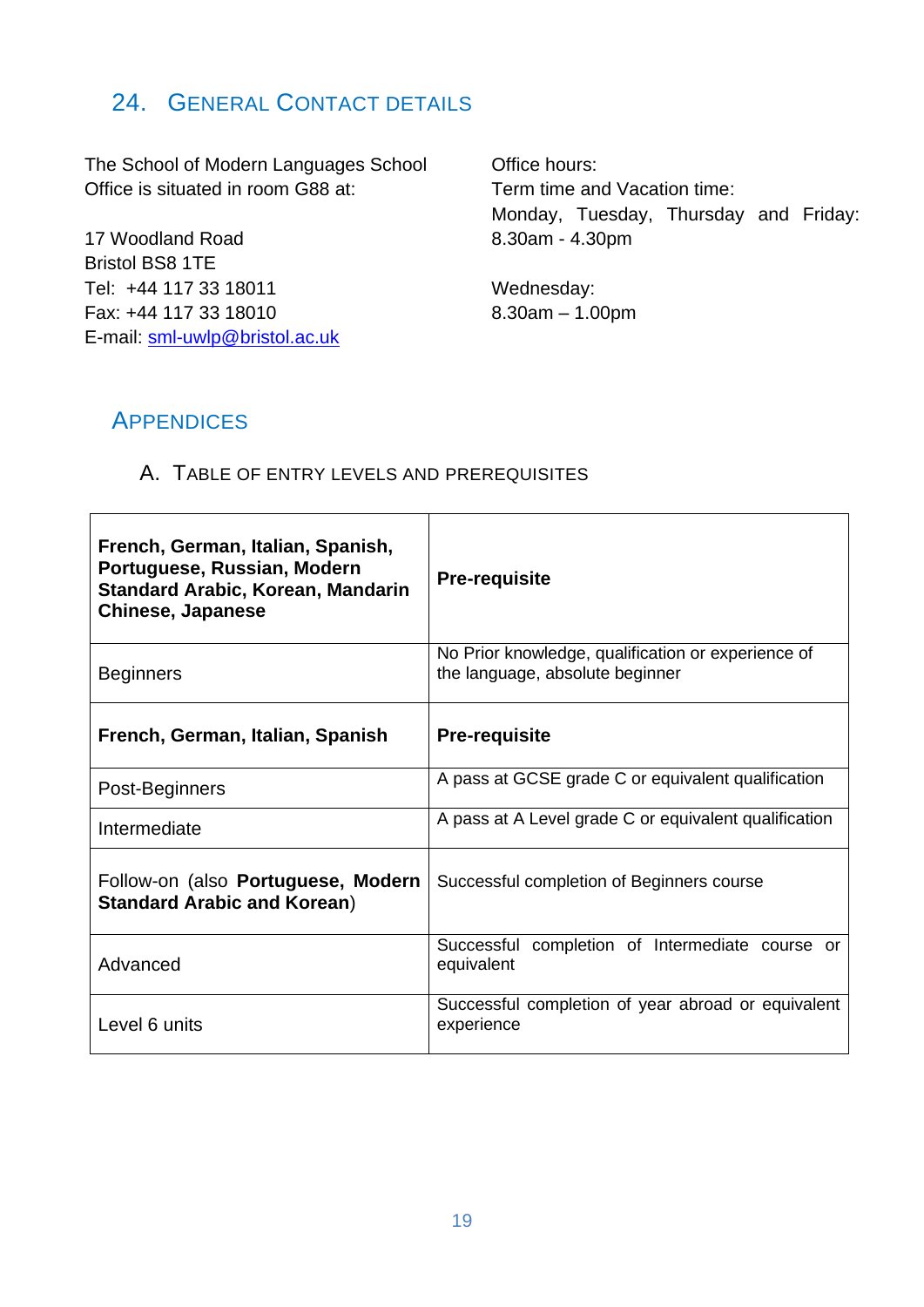| <b>Mandarin Chinese, Japanese</b> | <b>Pre-requisite</b>                                                                                                 |
|-----------------------------------|----------------------------------------------------------------------------------------------------------------------|
| Pre-intermediate                  | Successful completion of Beginners course or<br>equivalent qualification or experience                               |
| Intermediate                      | Successful completion of Pre-intermediate course or<br>equivalent qualification or experience                        |
| Advanced                          | Successful completion of intermediate course or<br>equivalent qualification or experience (typically Year<br>Abroad) |

#### <span id="page-19-0"></span>B. AIMS AND OBJECTIVES

#### **Beginners**

This unit provides a general introduction to the target language. It is intended:

- To provide students with a solid foundation of the essential structures of the target language, thus enabling them to communicate effectively across the four key language skills at an elementary level on a variety of general topics.
- To enable participants to give and understand information and to achieve a confident elementary level of communicative competence in everyday situations.
- To introduce students to the customs, culture and society of the regions/countries in which the languages are spoken and to develop student awareness of the general social and cultural background of the language.
- To enable students to apply their developing language skills into areas related to their field of study.

#### **Post-Beginners**

This unit provides further development of students' knowledge of the target language beyond beginners' level. It is intended:

- To review and consolidate the essential structures of the target language, developing both vocabulary and a range of language structures thus equipping students with the linguistic tools to enable them to communicate effectively in everyday situations.
- To further develop active and passive language skills, including comprehension skills in listening and note taking, productive skills in speaking, reading and writing.
- To expand students' knowledge of the socio-cultural aspects of the regions/countries in which the languages are spoken, and to introduce the transferable skills necessary for studying and/or working abroad.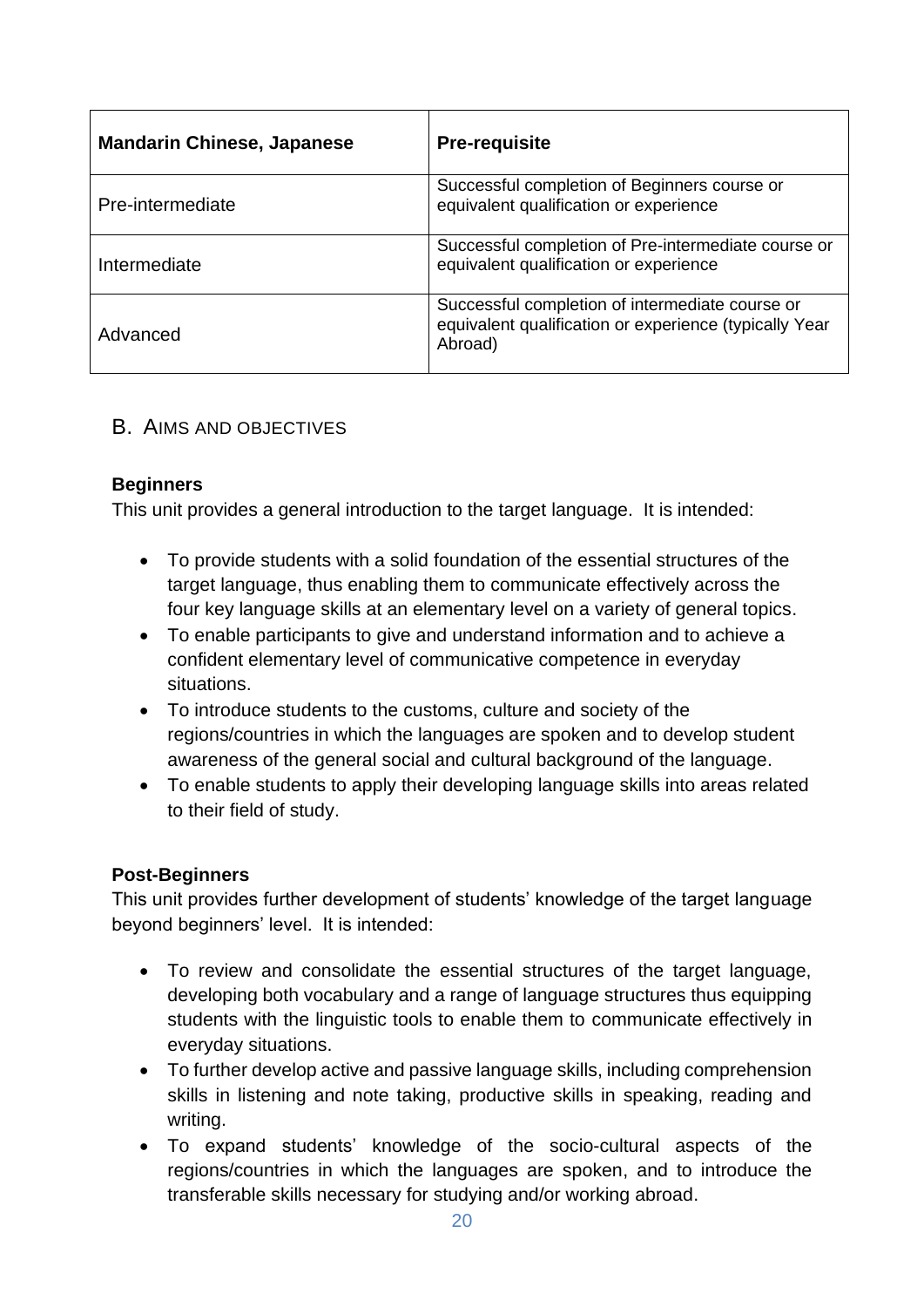#### **Intermediate**

This unit provides further development of students' knowledge of the target language beyond intermediate level. It is intended:

- To review and consolidate the essential structures of the target language, developing both vocabulary and a range of language structures thus equipping students with the linguistic tools to enable them to communicate effectively in everyday situations.
- To further develop active and passive language skills, including comprehension skills in listening and note taking, productive skills in speaking, reading and writing.
- To expand students' knowledge of the socio-cultural aspects of the regions/countries in which the languages are spoken and to introduce the transferable skills necessary for studying and/or working abroad.

#### **Follow-on**

This unit is designed to follow on from the beginners' level unit. It provides further development of students' knowledge of the target language beyond that level.

It is intended:

- To review and consolidate the essential structures of the target language, developing both vocabulary and a range of language structures thus equipping students with the linguistic tools to enable them to communicate effectively in everyday situations.
- To further develop active and passive language skills, including comprehension skills in listening and note taking, productive skills in speaking, reading and writing.
- To expand students' knowledge of the socio-cultural aspects of the regions/countries in which the languages are spoken and to introduce and develop the transferable skills necessary for studying and/or working abroad.
- To introduce the linguistic structures and terminology which will enable them to pursue academic goals in the target language and to develop the skills which will facilitate their integration into the socio-cultural and academic environment of the target language.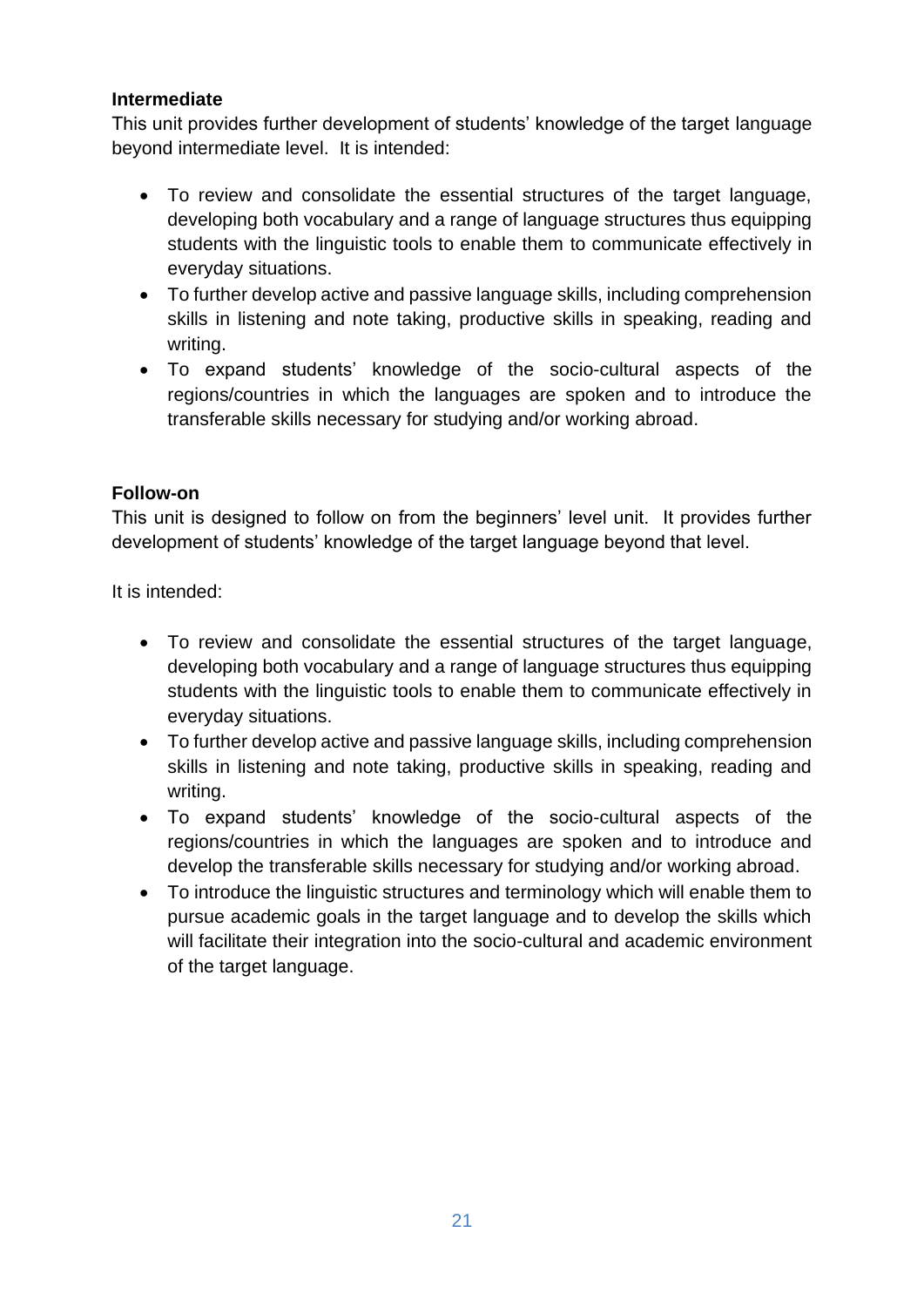#### **Advanced**

This unit is designed to follow on from the intermediate level unit. It provides further development of students' knowledge of the target language at an advanced level. It is intended:

- To introduce and develop the linguistic structures and terminology which will enable the student to pursue academic goals of their chosen discipline.
- To develop and offer practice in specific academic skills such as those necessary for taking notes from lectures, giving oral presentations and writing an extended report on a core subject related topic.
- To equip students with the background knowledge which will enable them to integrate quickly in the social, cultural and academic environment of the target language.

### **AFTER YEAR ABROAD (OR WITH EQUIVALENT COMPETENCE) ONLY**

#### **Level 6 / H**

These units are designed to follow on from a year abroad or equivalent experience. They provide further development of students' knowledge of the target language at an advanced level. It is intended:

- To maintain and reinforce the advanced specialist concepts and the cultural awareness acquired during the period of study or work in the country of the target language.
- To prepare students to function effectively in an international business environment and the international labour market.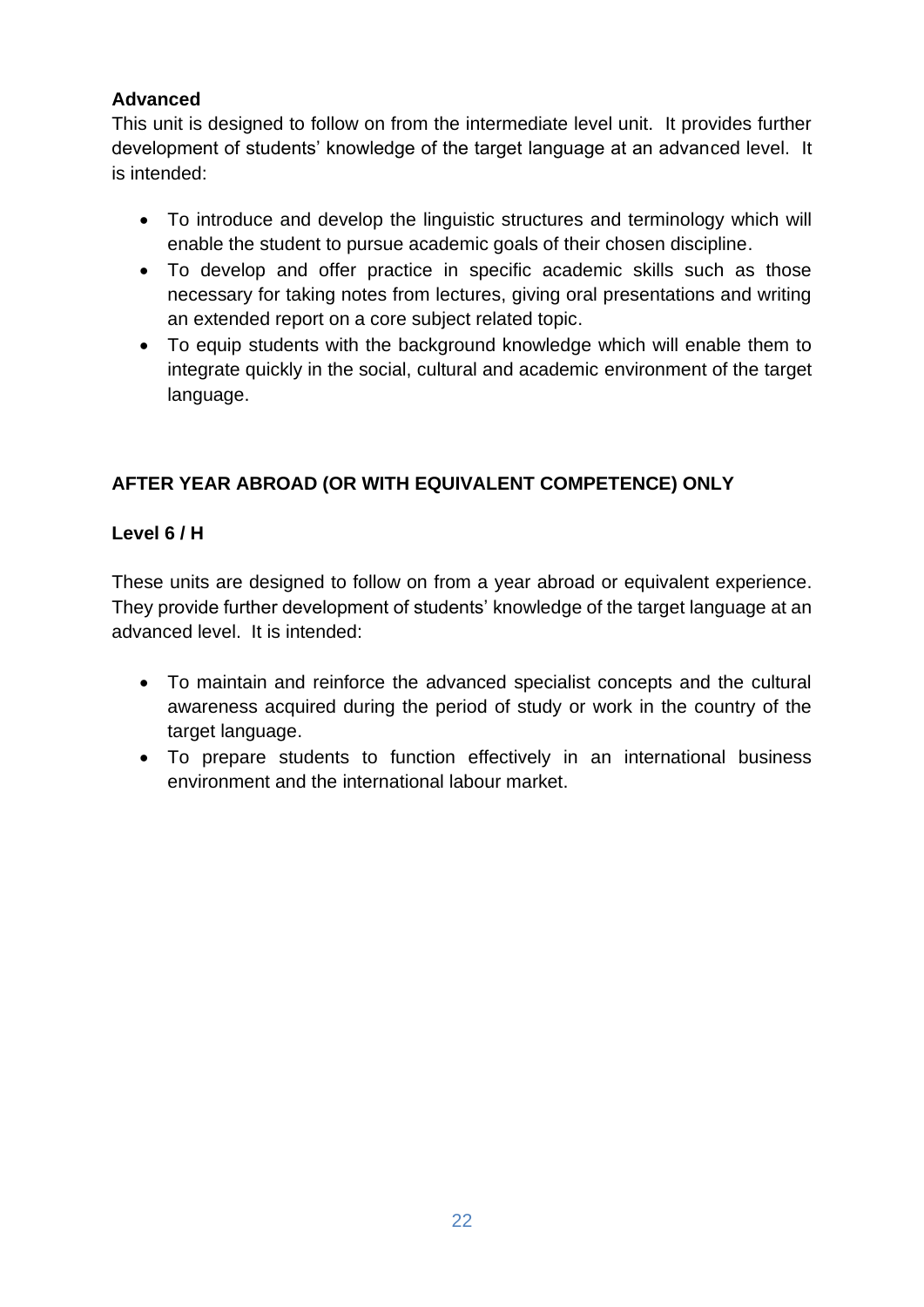#### **JAPANESE AND CHINESE ONLY**

#### **Pre-Intermediate**

This unit provides further development of students' knowledge of the target language beyond beginners' level. It is intended:

- To review and consolidate the essential structures of the target language, developing both vocabulary and a range of language structures thus equipping students with the linguistic tools to enable them to communicate effectively in everyday situations.
- To further develop active and passive language skills, including comprehension skills in listening and note taking, productive skills in speaking, reading and writing.
- To build on knowledge of the socio-cultural aspects of the regions/countries in which the languages are spoken and to introduce the transferable skills necessary for studying and/or working abroad.

#### **Post-Intermediate**

This unit provides further development of students' knowledge of the target language at an advanced level. It is intended:

- To introduce and develop the linguistic structures and terminology which will enable the student to pursue academic goals of their chosen discipline.
- To develop and offer practice in specific academic skills such as those necessary for taking notes from lectures, giving oral presentations and writing an extended report on a core subject related topic.
- To equip students with the background knowledge which will enable them to integrate quickly in the social, cultural and academic environment of the target language.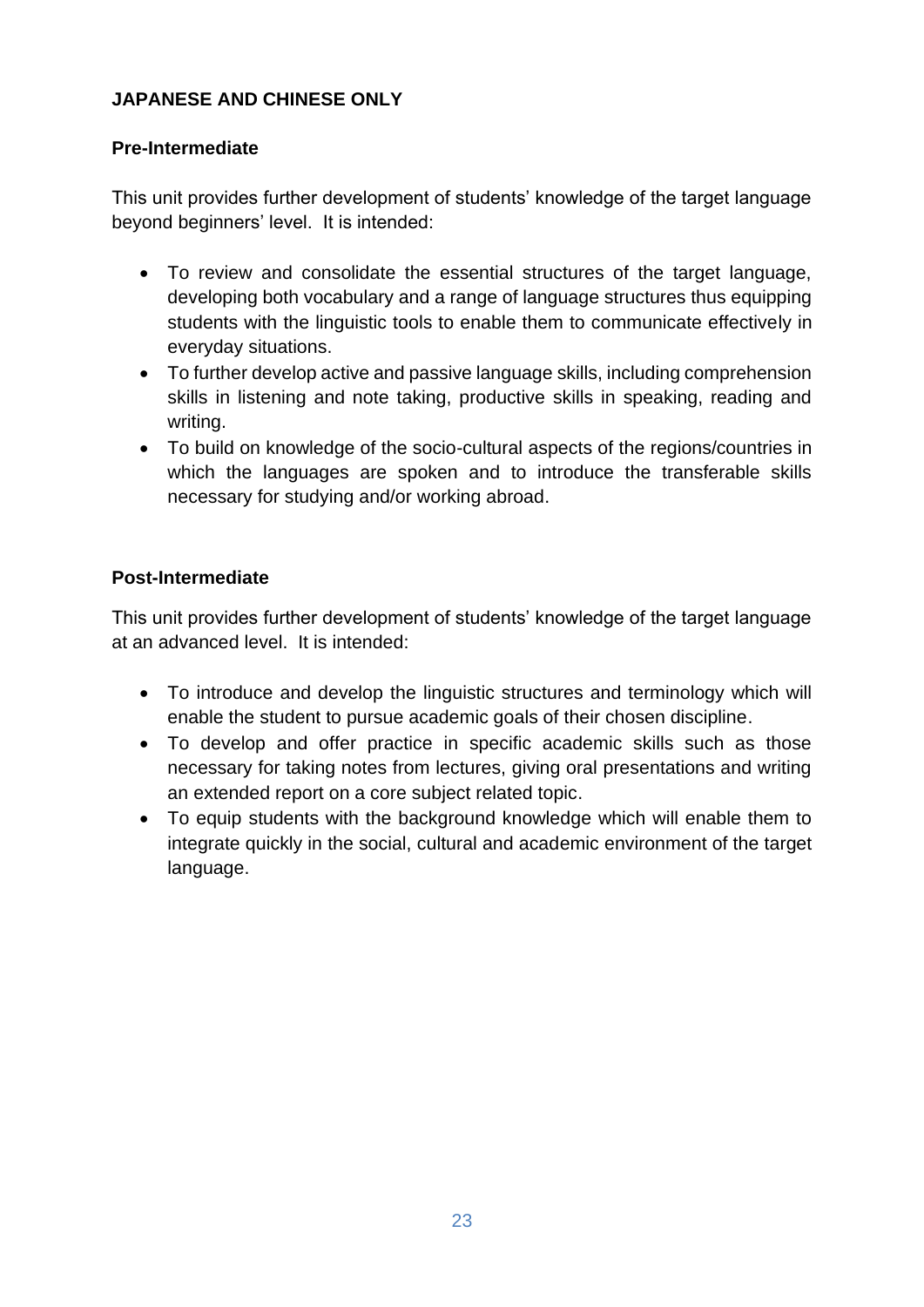# <span id="page-23-0"></span>C. COURSE CODES

| <b>Entry Level</b>                                         | <b>Credit</b><br>points | Language                                                                                                                                                   | <b>Course code</b>                                                                                                                                                                                                       |
|------------------------------------------------------------|-------------------------|------------------------------------------------------------------------------------------------------------------------------------------------------------|--------------------------------------------------------------------------------------------------------------------------------------------------------------------------------------------------------------------------|
| <b>Beginners</b>                                           | 20                      | French<br>German<br>Italian<br>Japanese<br>Korean<br><b>Mandarin Chinese</b><br><b>Modern Standard Arabic</b><br>Portuguese<br>Russian<br>Spanish<br>Czech | <b>UWLP10001</b><br><b>UWLP10004</b><br><b>UWLP10014</b><br><b>UWLP10012</b><br><b>UWLP10018</b><br><b>UWLP10013</b><br><b>UWLP10008</b><br><b>UWLP10024</b><br><b>UWLP10016</b><br><b>UWLP10009</b><br><b>UWLP10017</b> |
| Post-Beginners                                             | 20                      | French<br>German<br>Italian<br>Spanish                                                                                                                     | <b>UWLP10002</b><br><b>UWLP10005</b><br><b>UWLP10015</b><br><b>UWLP10010</b>                                                                                                                                             |
| Intermediate                                               | 20                      | French<br>German<br>Spanish                                                                                                                                | <b>UWLP10003</b><br><b>UWLP10006</b><br><b>UWLP10011</b>                                                                                                                                                                 |
| Intermediate for<br>2 <sup>nd</sup> years and<br>finalists |                         | French<br>German<br>Spanish                                                                                                                                | <b>UWLP20013</b><br><b>UWLP20015</b><br><b>UWLP20014</b>                                                                                                                                                                 |
| Follow-on                                                  | 20                      | French<br>German<br>Italian<br>Korean<br><b>Modern Standard Arabic</b><br>Portuguese<br>Spanish                                                            | <b>UWLP20001</b><br><b>UWLP20003</b><br><b>UWLP20010</b><br><b>UWLP20017</b><br><b>UWLP20018</b><br><b>UWLP20016</b><br><b>UWLP20005</b>                                                                                 |
| Advanced                                                   | 20                      | French<br>German<br>Spanish                                                                                                                                | <b>UWLP20002</b><br><b>UWLP20004</b><br><b>UWLP20006</b>                                                                                                                                                                 |